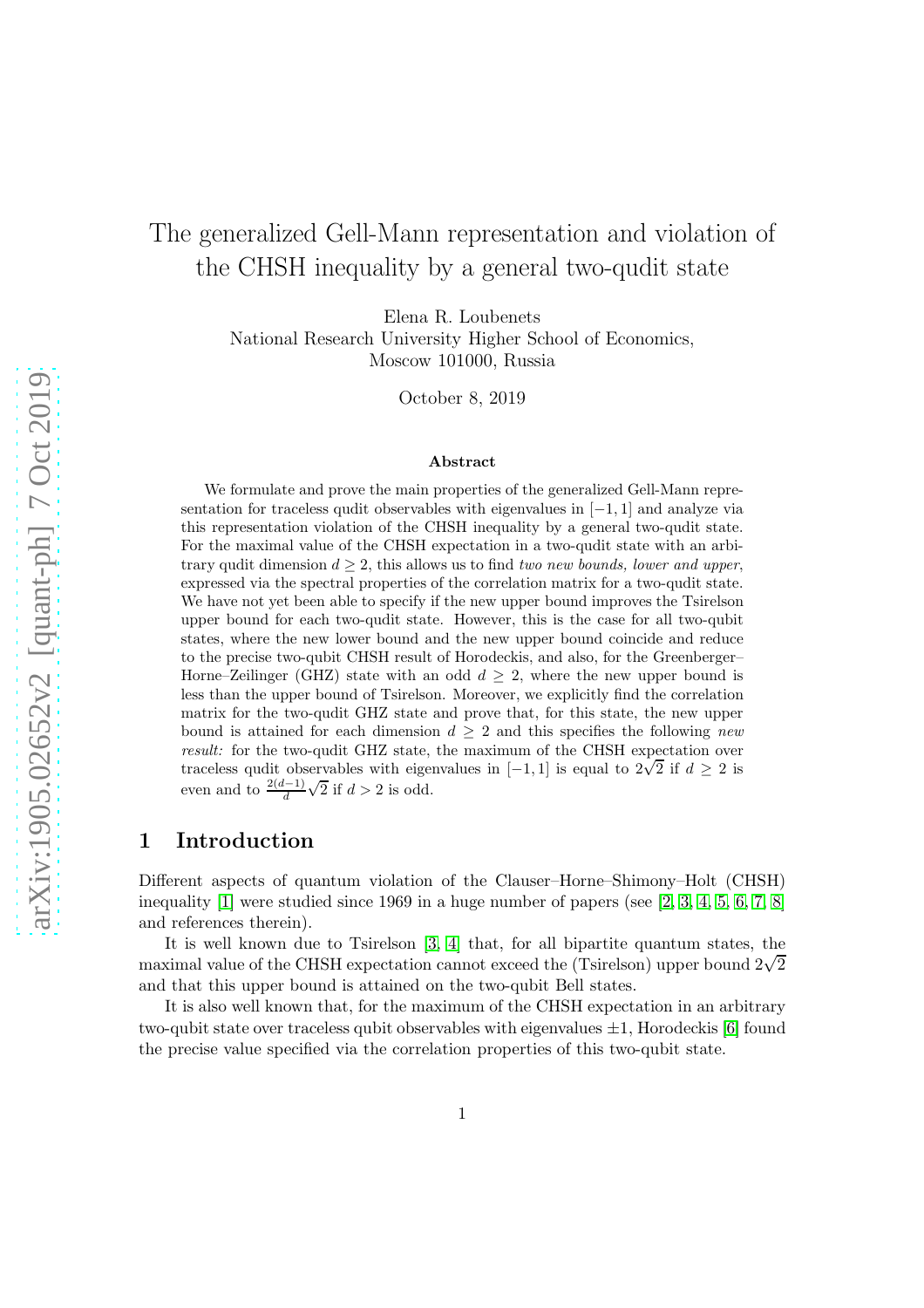However, for a general two-qudit state with an arbitrary qudit dimension  $d > 2$ , bounds on the maximal value of the CHSH expectation in terms of the correlation properties of this state have not been analyzed.

In the present paper, we formulate and prove the main properties of the generalized Gell-Mann representation for traceless qudit observables with eigenvalues in [−1, 1] and study via this representation violation of the CHSH inequality by a general two-qudit state.

For the maximal value of the CHSH expectation in a two-qudit state with an arbitrary qudit dimension  $d \geq 2$ , we find two new bounds, lower and upper, expressed via the spectral properties of the correlation matrix of this two-qudit state.

We have not yet been able to specify if the new upper bound improves the Tsirelson upper bound for each two-qudit state. However, this is the case for every two-qubit state, where the new lower bound and the new upper bound coincide and reduce to the precise two-qubit result of Horodeckis in [\[6\]](#page-17-2), and also, for the two-qudit Greenberger– Horne–Zeilinger (GHZ) state with an arbitrary odd  $d \geq 2$ , where the new upper bound is less than the upper bound of Tsirelson [\[3,](#page-16-2) [4\]](#page-17-0).

Applying our new general results for the two-qudit Greenberger–Horne–Zeilinger (GHZ) state with an arbitrary  $d \geq 2$ , we explicitly find the correlation matrix for this state and prove that, for the two-qudit GHZ state, the new upper bound is attained for each  $d \geq 2$  and specifies the precise value of the CHSH expectation maximum in this state:  $2\sqrt{2}$  if  $d \ge 2$  is even and  $\frac{2(d-1)}{d}$  $\sqrt{2}$  if  $d > 2$  is odd.

The paper is organized as follows.

In Section 2, we formulate and prove (Theorem 1) the main properties of the generalized Gell-Mann representation for traceless qudit observables with eigenvalues in  $[-1, 1]$ .

In Section 3, via the properties of the generalized Gell-Mann representation proved in Section 2, we study the maximal value of the CHSH expectation for a general twoqudit state and derive new bounds (Theorem 2) on the maximal value of the CHSH expectation for a two-qudit state with an arbitrary  $d \geq 2$ .

In Section 4, we show that, for the GHZ state with an odd  $d > 2$ , the new upper bound is less (Proposition 2) than the upper bound of Tsirelson [\[3,](#page-16-2) [4\]](#page-17-0) and prove (Theorem 3) that, for the two-qudit GHZ state with an arbitrary  $d \geq 2$ , the new upper bound is attained.

In Section 5, we summarize the main new results of the present paper.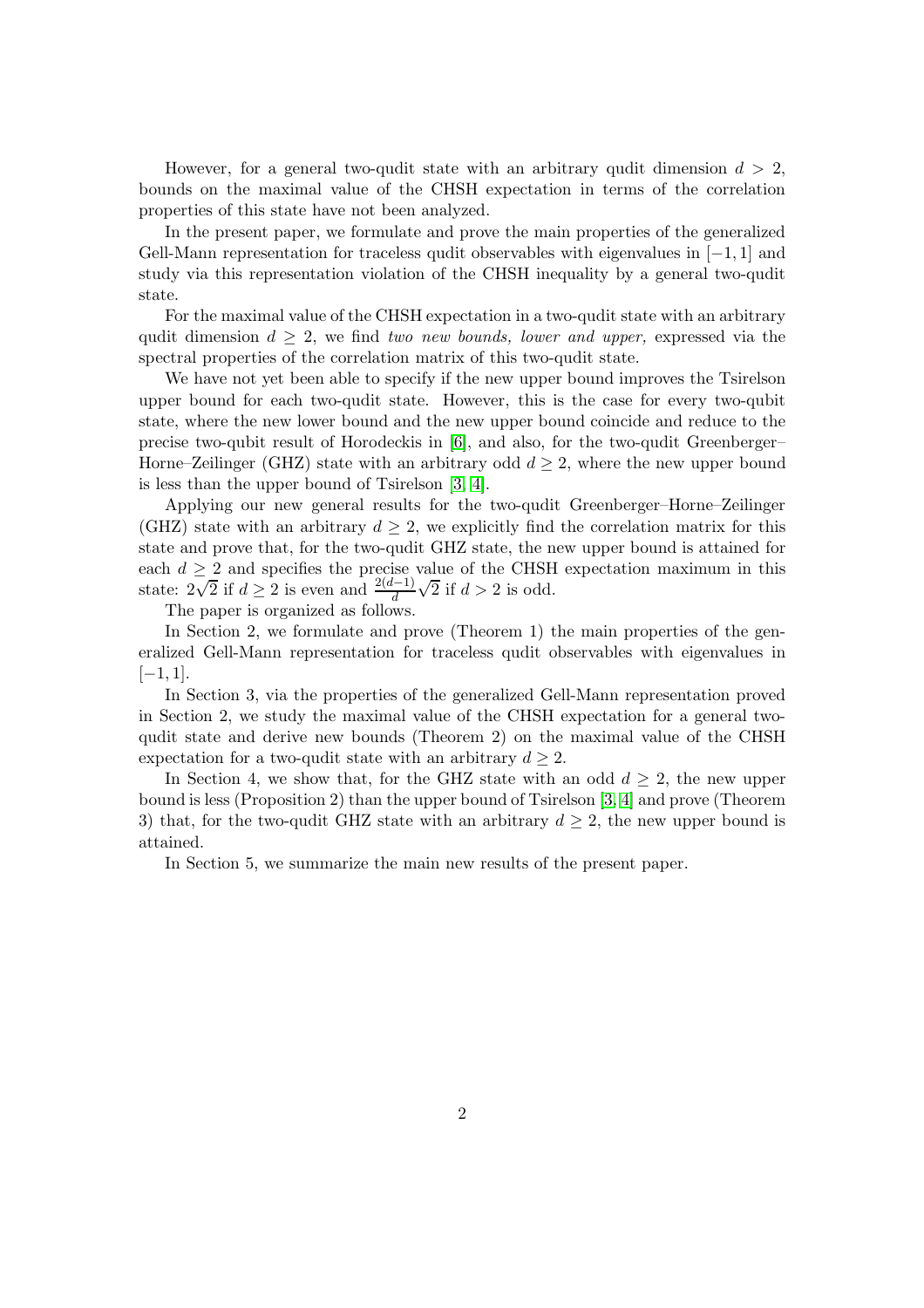#### 2 Representation of traceless qudit observables

For an arbitrary observable Y on  $\mathbb{C}^d$ ,  $d \geq 2$ , the generalized Gell-Mann representation (see e. g. in [\[9,](#page-17-5) [10,](#page-17-6) [11\]](#page-17-7)) reads:

$$
Y = \alpha \mathbb{I} + n \cdot \Lambda, \quad n \cdot \Lambda := \sum_{j=1,\dots,d^2-1} n_j \Lambda_j,
$$
  
\n
$$
\alpha = \frac{1}{d} \text{tr}[Y], \quad n_j = \frac{1}{2} \text{tr}[Y \Lambda_j],
$$
\n(1)

where *n* is a vector in  $\mathbb{R}^{d^2-1}$  and  $\Lambda_j$ ,  $j = 1, ..., d^2 - 1$ , are traceless hermitian operators on  $\mathbb{C}^d$  (generators of  $SU(d)$  group), satisfying the relation

<span id="page-2-6"></span><span id="page-2-5"></span><span id="page-2-4"></span><span id="page-2-3"></span><span id="page-2-0"></span>
$$
\text{tr}[\Lambda_j \Lambda_{j_1}] = 2\delta_{jj_1}.\tag{2}
$$

The tuple  $\Lambda := (\Lambda_1, ..., \Lambda_{d^2-1})$  of these traceless hermitian operators has the following form

<span id="page-2-1"></span>
$$
(\Lambda_{12}^{(s)}, ..., \Lambda_{1d}^{(s)}, ..., \Lambda_{d-1,d}^{(s)}, \Lambda_{12}^{(as)}, ..., \Lambda_{1d}^{(as)}, ..., \Lambda_{d-1,d}^{(as)}, \Lambda_1^{(d)}, ..., \Lambda_{d-1}^{(d)}),
$$
\n(3)

where

$$
\Lambda_{mk}^{(s)} = |m\rangle\langle k| + |k\rangle\langle m| \,, \qquad \Lambda_{mk}^{s} = \Lambda_{km}^{s}, \qquad 1 \le m < k \le d,\tag{4}
$$

$$
\Lambda_{mk}^{(as)} = -i |m\rangle \langle k| + i |k\rangle \langle m|, \quad \Lambda_{mk}^{as} = -\Lambda_{km}^{as}, \quad 1 \le m < k \le d \tag{5}
$$

$$
\Lambda_l^{(d)} = \sqrt{\frac{2}{l(l+1)}} \left( \sum_{j=1,\dots,l} |j\rangle \langle j| - l \ |l+1\rangle \langle l+1| \right), \quad 1 \le l \le d-1,\tag{6}
$$

and  $\{|j\rangle \in \mathbb{C}^d, j = 1, ..., d\}$  is the computational basis of  $\mathbb{C}^d$ . The matrix representations of operators  $\Lambda_i$ ,  $i = 1, ..., d^2 - 1$  in the computational basis of  $\mathbb{C}^d$  constitute the higherdimensional extensions of the Pauli matrices for qubits  $(d = 2)$  and the Gell-Mann matrices for qutrits  $(d = 3)$ .

Representation  $(1)$  constitutes decomposition of a qudit observable Y in the orthonormal basis  $\{\mathbb{I}, \Lambda_j, j = 1, \ldots, d^2 - 1\}$  of the Hilbert-Schmidt space  $\mathcal{H}_{sch}$  where qudit observables are vectors and the scalar product is defined via  $\langle Y, Y' \rangle_{\mathcal{H}_{sch}} := \text{tr}[YY']$ .

Note that, for derivation of our new results in Sections 2, 3, a choice in [\(1\)](#page-2-0) of a basis of  $\mathcal{H}_{sch}$  is not essential – we could take any basis of  $\mathcal{H}_{sch}$ . Though the new result presented in Section 4 also does not itself depend on a basis choice in representation [\(1\)](#page-2-0), our proof of this result is based specifically on basis [\(3\)](#page-2-1).

For a traceless qudit observable  $X$ , representation [\(1\)](#page-2-0) takes the form

<span id="page-2-2"></span>
$$
X = n \cdot \Lambda, \quad n_j = \frac{1}{2} \text{tr}[X \Lambda_j], \tag{7}
$$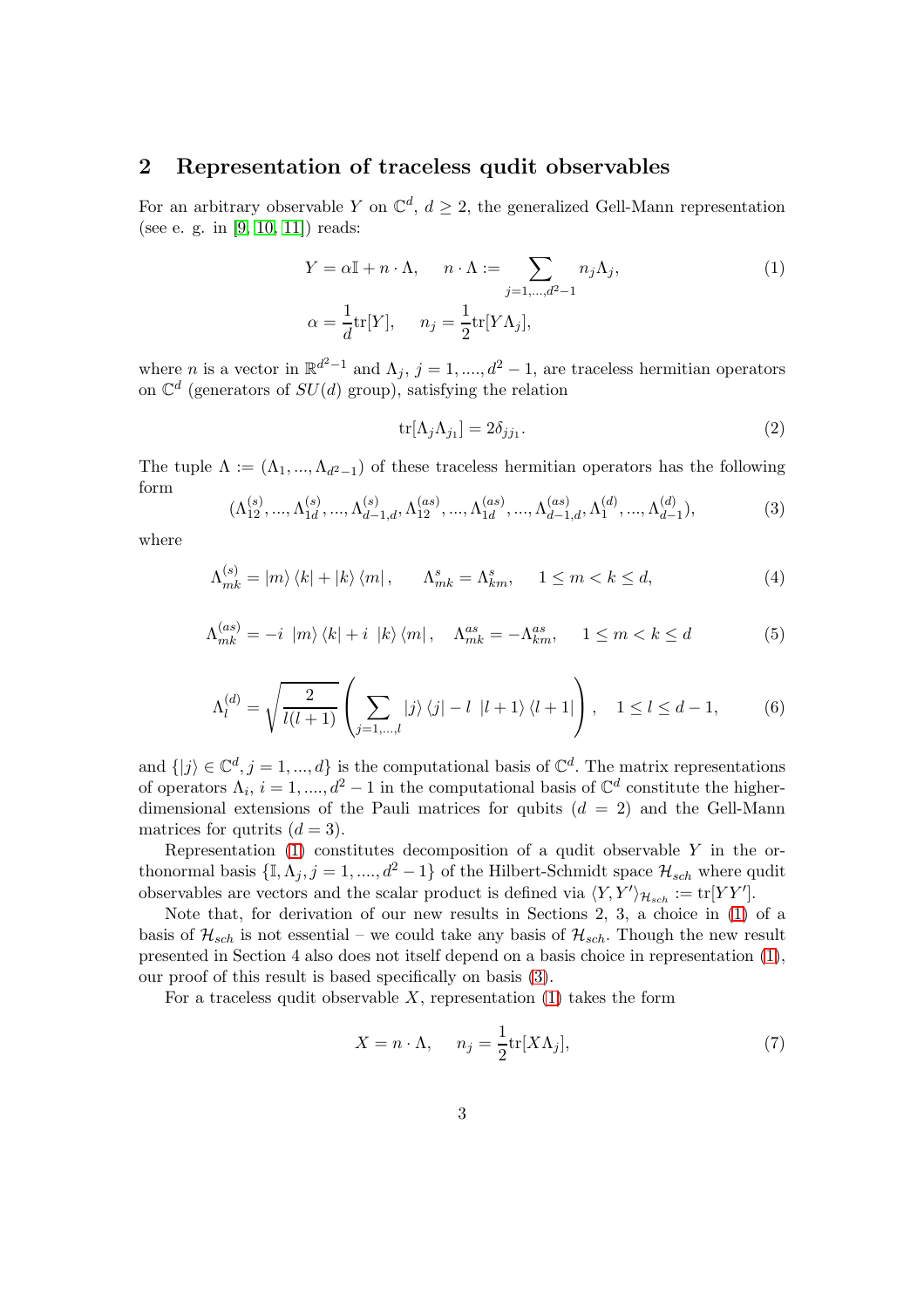and implies

<span id="page-3-3"></span>
$$
\text{tr}[X^2] = 2 \|n\|^2. \tag{8}
$$

The following statement is proved in Appendix A.

**Lemma 1** For each  $n \in \mathbb{R}^{d^2-1}$  and each  $d \ge 2$ ,

<span id="page-3-0"></span>
$$
\sqrt{\frac{2}{d}} \le \frac{\|n \cdot \Lambda\|_0}{\|n\|} \le \sqrt{\frac{2(d-1)}{d}} \le \sqrt{\frac{2}{1+\delta_{d2}}},\tag{9}
$$

where (i) notation  $\|\cdot\|_0$  means the operator norm of an observable on  $\mathbb{C}^d$  and  $\|\cdot\|$  – the Euclidian norm of a vector n in  $\mathbb{R}^{d^2-1}$ ; (ii)  $\delta_{d2}=1$  for  $d=2$  and  $\delta_{d2}=0$ , otherwise.

From the lower bound in [\(9\)](#page-3-0) it follows that, for each  $n \in \mathbb{R}^{d^2-1}$ , relation  $||n \cdot \Lambda||_0 \le$  $\sqrt{2}$  $\frac{2}{d}$  implies  $||n|| \leq 1$ , and if  $||n \cdot \Lambda||_0 \leq \sqrt{\frac{2}{d}}$  $\frac{2}{d} ||n||$ , then  $||n \cdot \Lambda||_0 = \sqrt{\frac{2}{d}}$  $\frac{2}{d}$  ||n||.

**Remark 1** In the qubit case  $(d = 2)$ , operators  $\Lambda_j$ ,  $j = 1, 2, 3$ , constitute the Pauli operators  $\sigma_j$ ,  $j = 1, 2, 3$ , and bounds [\(9\)](#page-3-0) reduce to the well-known relation

$$
\frac{\|n \cdot \sigma\|_0}{\|n\|}\Big|_{d=2} = 1, \quad n \in \mathbb{R}^3,
$$
\n(10)

valid for any traceless qubit observable  $n \cdot \sigma$  – projection of the qubit spin on a direction  $n \in \mathbb{R}^3$ .

In what follows, we use the following notations, for short.

**Definition 1** Denote by  $\mathcal{L}_d$  the set of all traceless qudit observables on  $\mathbb{C}^d$  with eigenvalues in  $[-1,1]$  and by  $\mathcal{L}_d^{(s)} \subset \mathcal{L}_d$  the subset of all traceless qudit observables  $X_s$  with a dimension  $s \geq 0$  of their kernels and all their eigenvalues in set  $\{-1,0,1\}$ . Subset  $\mathcal{L}_d^{(0)}$  $d_d^{(0)} \neq \emptyset$  iff a dimension  $d \geq 2$  is even.

If  $s > 0$ , then it constitutes the multiplicity of the zero eigenvalue of an observable in  $\mathcal{L}_d^{(s)}$ <sup>(s)</sup>. If  $s = 0$ , then an observable  $X_0 \in \mathcal{L}_d^{(0)}$  does not have the zero eigenvalue.

Normalizing a vector *n* in decomposition  $(7)$  in view of the lower bound in  $(9)$ , we represent each traceless qudit observable  $X \in \mathcal{L}_d$  in the form

$$
X = \sqrt{\frac{d}{2}} (n_X \cdot \Lambda), \quad n_X^{(j)} = \frac{1}{\sqrt{2d}} \operatorname{tr}[X\Lambda_j], \quad n_X \in \mathbb{R}^{d^2 - 1}, \tag{11}
$$

$$
\text{tr}[X^2] = d \|n_X\|^2 \,,\tag{12}
$$

so that, under representation [\(11\)](#page-3-1),

<span id="page-3-2"></span><span id="page-3-1"></span>
$$
||X||_0 \le 1 \quad \Leftrightarrow \quad ||n_X \cdot \Lambda||_0 \le \sqrt{\frac{2}{d}}.\tag{13}
$$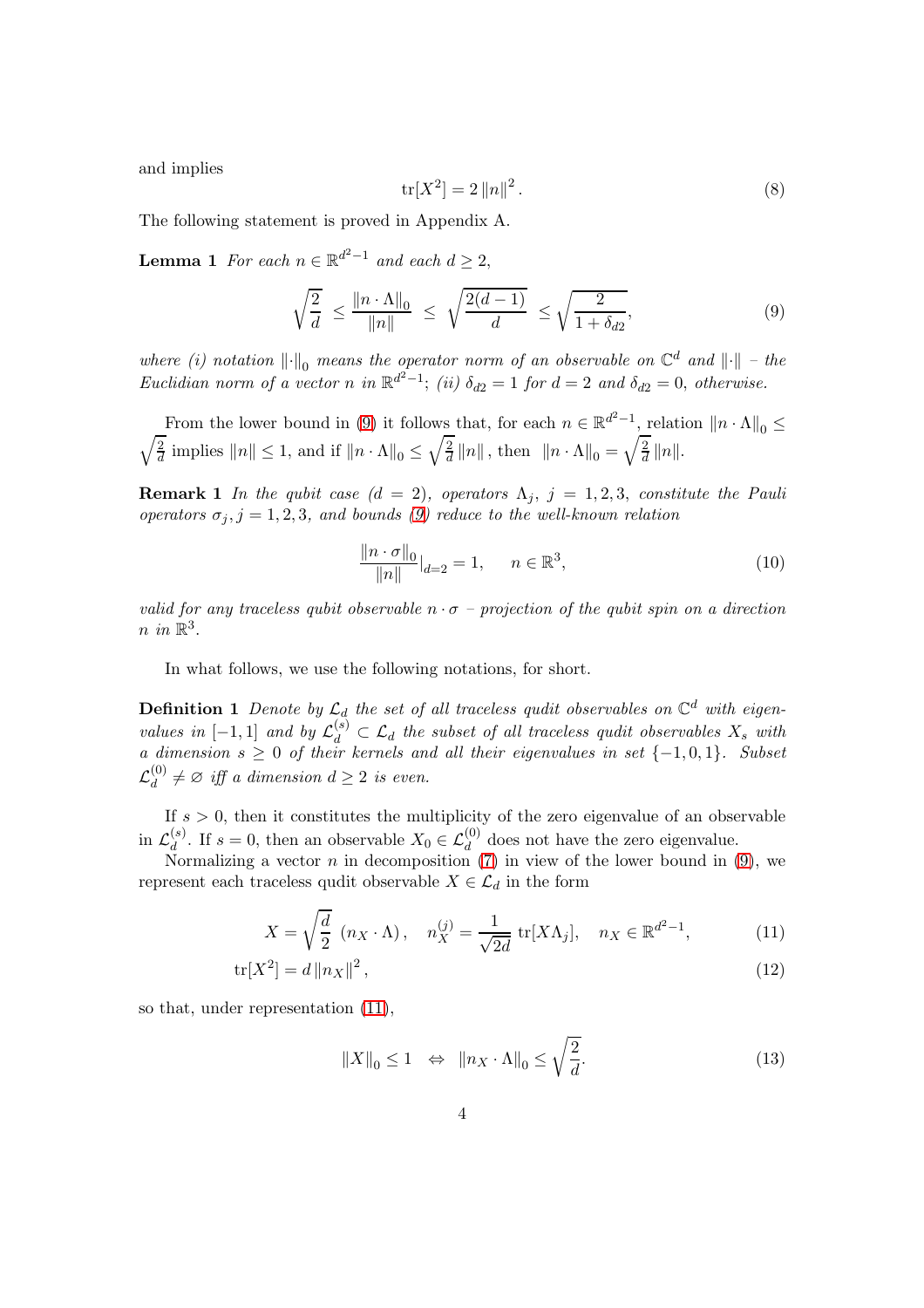Therefore, representation [\(11\)](#page-3-1) establishes the mapping

<span id="page-4-1"></span>
$$
\Phi: \mathcal{L}_d \to \mathfrak{R}_d \tag{14}
$$

of all traceless observables in  $\mathcal{L}_d$  to vectors  $n \in \mathbb{R}^{d^2-1}$  in the set

<span id="page-4-0"></span>
$$
\mathfrak{R}_d = \left\{ n \in \mathbb{R}^{d^2 - 1} \mid \|n \cdot \Lambda\|_0 \le \sqrt{\frac{2}{d}} \right\} \tag{15}
$$

and since [\(11\)](#page-3-1) constitutes the decomposition via the basis  $\{\mathbb{I}, \Lambda_j, j = 1, ..., d^2 - 1\}$  of the Hilbert-Schmidt space  $\mathcal{H}_{sch}$ , the mapping  $\Phi$  is *injective*.

Under representation [\(11\)](#page-3-1), for all observables  $X \in \mathcal{L}_d^{(s)}$ ,

$$
\text{tr}[X^2] = (d - s) = d \|n_X\|^2. \tag{16}
$$

Therefore, all traceless observables in  $\mathcal{L}_d^{(s)} \subset \mathcal{L}_d$ ,  $s \geq 0$ , are mapped to vectors n in

<span id="page-4-4"></span>
$$
\mathfrak{R}_d^{(s)} = \left\{ n \in \mathbb{R}^{d^2 - 1} \mid \|n \cdot \Lambda\|_0 = \sqrt{\frac{2}{d}}, \quad \|n\| = \sqrt{\frac{d - s}{d}} \right\} \subset \mathfrak{R}_d, \quad s \ge 0. \tag{17}
$$

In particular, for an even  $d \geq 2$ , all traceless qudit observables with eigenvalues  $\pm 1$  (i. e. in subset  $\mathcal{L}_d^{(0)} \subset \mathcal{L}_d$ , are mapped to vectors in

<span id="page-4-2"></span>
$$
\mathfrak{R}_d^{(0)} = \left\{ n \in \mathbb{R}^{d^2 - 1} \mid \|n \cdot \Lambda\|_0 = \sqrt{\frac{2}{d}}, \quad \|n\| = 1 \right\} \subset \mathfrak{R}_d.
$$
 (18)

Conversely, let n be an arbitrary vector in set  $\mathfrak{R}_d$ , defined by [\(15\)](#page-4-0). For the traceless qudit observable, corresponding to each  $n \in \mathfrak{R}_d$  via the representation

<span id="page-4-3"></span>
$$
X_n = \sqrt{\frac{d}{2}} \, (n \cdot \Lambda) \,, \qquad \text{tr}[X_n^2] = d \, ||n||^2 \,, \tag{19}
$$

the operator norm  $||X_n||_0 \leq 1$  and, therefore,  $X_n \in \mathcal{L}_d$ . Hence, the injective mapping  $(14)$  is surjective, therefore, bijective.

Furthermore, let subset  $\mathfrak{R}_d^{(0)} \subset \mathfrak{R}_d$ , given by [\(18\)](#page-4-2), be not empty and  $r \in \mathfrak{R}_d^{(0)}$  $\frac{d^{(0)}}{d}$  be a unit vector in this subset. For the observable  $X_r = \sqrt{\frac{d}{2}}$  $\frac{d}{2}(r \cdot \Lambda)$  in  $\mathcal{L}_d$  corresponding to a unit vector  $r \in \mathfrak{R}_d^{(0)}$  $\mathcal{L}_d^{(0)}$  via [\(19\)](#page-4-3), we have

$$
||X_r||_0 = 1, \qquad \text{tr}[X_r^2] = d. \tag{20}
$$

But this is possible iff  $X_r \in \mathcal{L}_d^{(0)}$ . Therefore, representation [\(19\)](#page-4-3) establishes the oneto-one correspondence between observables in the subset  $\mathcal{L}_d^{(0)} \subset \mathcal{L}_d$  and vectors in the intersection  $\mathfrak{R}^{(0)}_d$  $\mathcal{L}_d^{(0)}$  of  $\mathfrak{R}_d$  with the unit sphere. Since  $\mathcal{L}_d^{(0)}$  $\begin{bmatrix} 0 \\ d \end{bmatrix} \neq \emptyset$  iff a dimension  $d \geq 2$  is even, also, subset  $\mathfrak{R}_d^{(0)}$  $\begin{bmatrix} 0 \\ d \end{bmatrix} \neq \emptyset$  iff a dimension  $d \geq 2$  is even.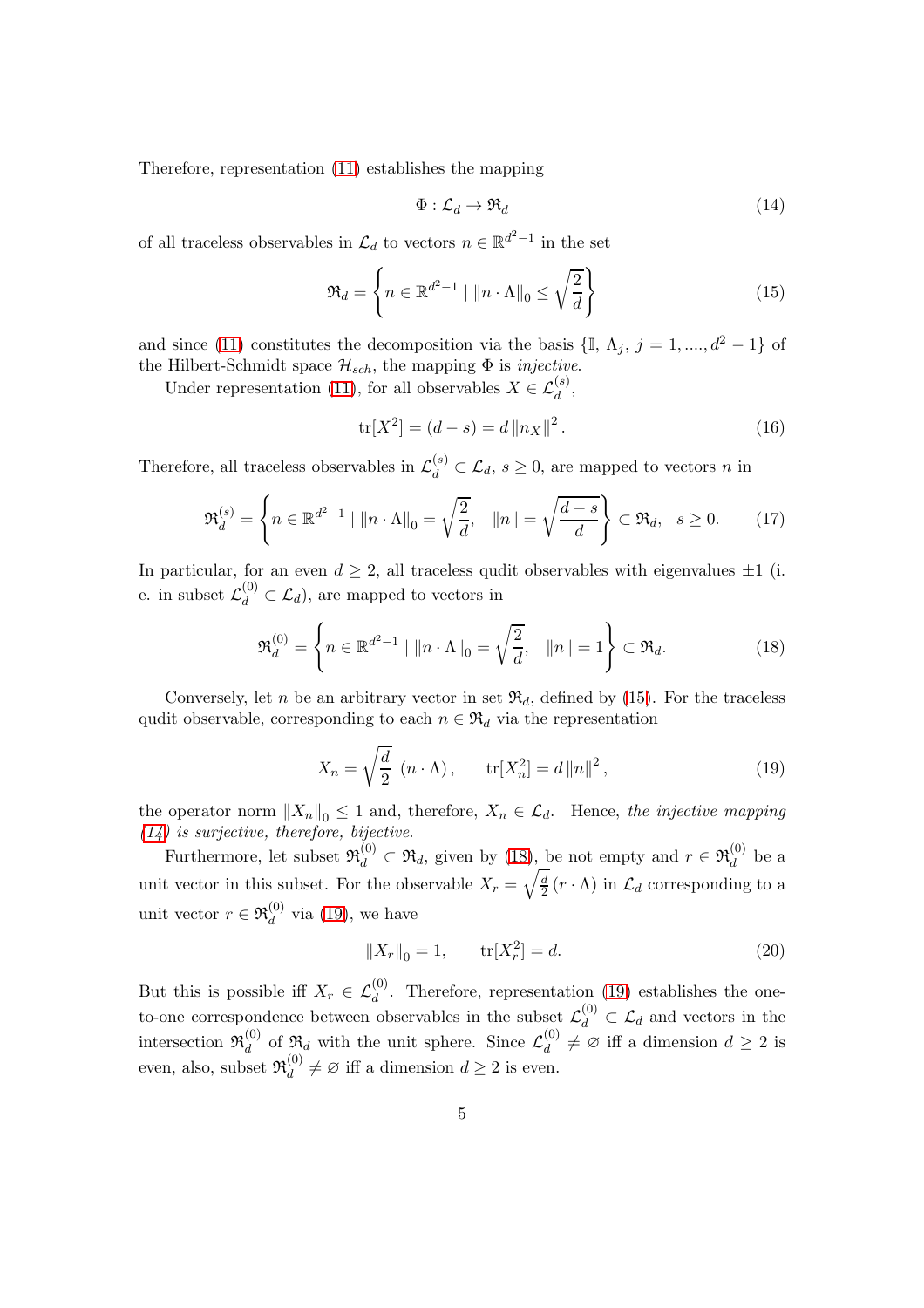Let us now analyze *geometry* of the set  $\mathfrak{R}_d$ ,  $d \geq 2$ , defined by [\(15\)](#page-4-0).

As specified in Remark 1, in the qubit  $(d = 2)$  case, for each  $n \in \mathbb{R}^3$ , the norm  $||n \cdot \sigma||_0 = ||n||$ . Therefore, in [\(15\)](#page-4-0), relation  $||n \cdot \Lambda||_0 \leq 1$  is equivalent to  $||n|| \leq 1$ , the set

<span id="page-5-2"></span>
$$
\Re_2 = \{ n \in \mathbb{R}^3 \mid ||n|| \le 1 \} \tag{21}
$$

constitutes the unit ball in  $\mathbb{R}^3$ .

Due to [\(15\)](#page-4-0), for each vector  $n \in \mathfrak{R}_d$  along *j*-th coordinate axis in  $\mathbb{R}^{d^2-1}$ , the norm cannot exceed

<span id="page-5-0"></span>
$$
\sqrt{\frac{2}{d}} \frac{1}{\|\Lambda_j\|_{op}}, \qquad j = 1, ..., d^2 - 1,
$$
\n(22)

where the operator norms of all observables [\(4\)](#page-2-3) and [\(5\)](#page-2-4) are equal to 1, whereas the operator norms of observables [\(6\)](#page-2-5) vary from 1 to  $\sqrt{\frac{2(d-1)}{d}}$ . Therefore, the lengths [\(22\)](#page-5-0) of vectors along different coordinate axes in  $\mathbb{R}^{d^2-1}$  vary from  $\sqrt{\frac{2}{d}}$  $\frac{2}{d}$  to  $\sqrt{\frac{1}{d-1}}$  and are equal to each other if only  $d = 2$ . Thus, for  $d > 2$ , the form of the bounded set  $\mathfrak{R}_d$  with respect to different axes is asymmetric.

The maximal norm  $l_d := \max_{n \in \mathfrak{R}_d} ||n||$  of a vector  $n \in \mathfrak{R}_d$  is calculated via [\(12\)](#page-3-2):

<span id="page-5-1"></span>
$$
l_d := \max_{n \in \mathfrak{R}_d} ||n|| = \sqrt{\frac{1}{d} \max_{X \in \mathcal{L}_d} \text{tr}[X^2]} = \sqrt{\frac{1}{d} \max_{\lambda_m \in D} \sum_m \lambda_m^2},
$$
(23)

and is equal to

$$
l_d = 1,
$$
 if  $d \ge 2$  is even,  
\n
$$
l_d = \sqrt{\frac{d-1}{d}},
$$
 if  $d \ge 2$  is odd. (24)

 $\sqrt{d}$ In [\(23\)](#page-5-1),  $\{\lambda_m \in [-1,1], m = 1, ..., d\}$  are eigenvalues of a traceless observable  $X =$  $\frac{d}{2}(n \cdot \Lambda) \in \mathcal{L}_d$  and  $D = \{ |\lambda_m| \leq 1, m = 1, ..., d, \sum_m \lambda_m = 0 \}.$ 

For an even  $d \geq 2$ , the maximal norm  $l_d$  is attained on vectors  $n \in \mathfrak{R}_d^{(0)}$  $\mathcal{L}_d^{(0)}$ , corresponding to observables in  $\mathcal{L}_d^{(0)}$  $\mathcal{A}_d^{(0)}$ , for an odd  $d \geq 2$  – on vectors  $n \in \mathfrak{R}_d^{(1)}$  $\frac{d^{(1)}}{d}$ , corresponding to observables in  $\mathcal{L}_d^{(1)}$  $\binom{1}{d}$  (see Definition 1).

From [\(23\)](#page-5-1) it follows, that, for all  $n \in \mathfrak{R}_d$ , the norms

<span id="page-5-3"></span>
$$
||n|| \le l_d \le 1,\tag{25}
$$

so that  $\mathfrak{R}_d$  is a subset of the ball in  $\mathbb{R}^{d^2-1}$  of radius  $l_d \leq 1$ . Relations [\(9\)](#page-3-0), [\(15\)](#page-4-0) imply that

<span id="page-5-4"></span>
$$
\mathfrak{R}_d \supseteq \left\{ n \in \mathbb{R}^{d^2 - 1} \mid \|n\| = \sqrt{\frac{1}{d - 1}} \right\},\tag{26}
$$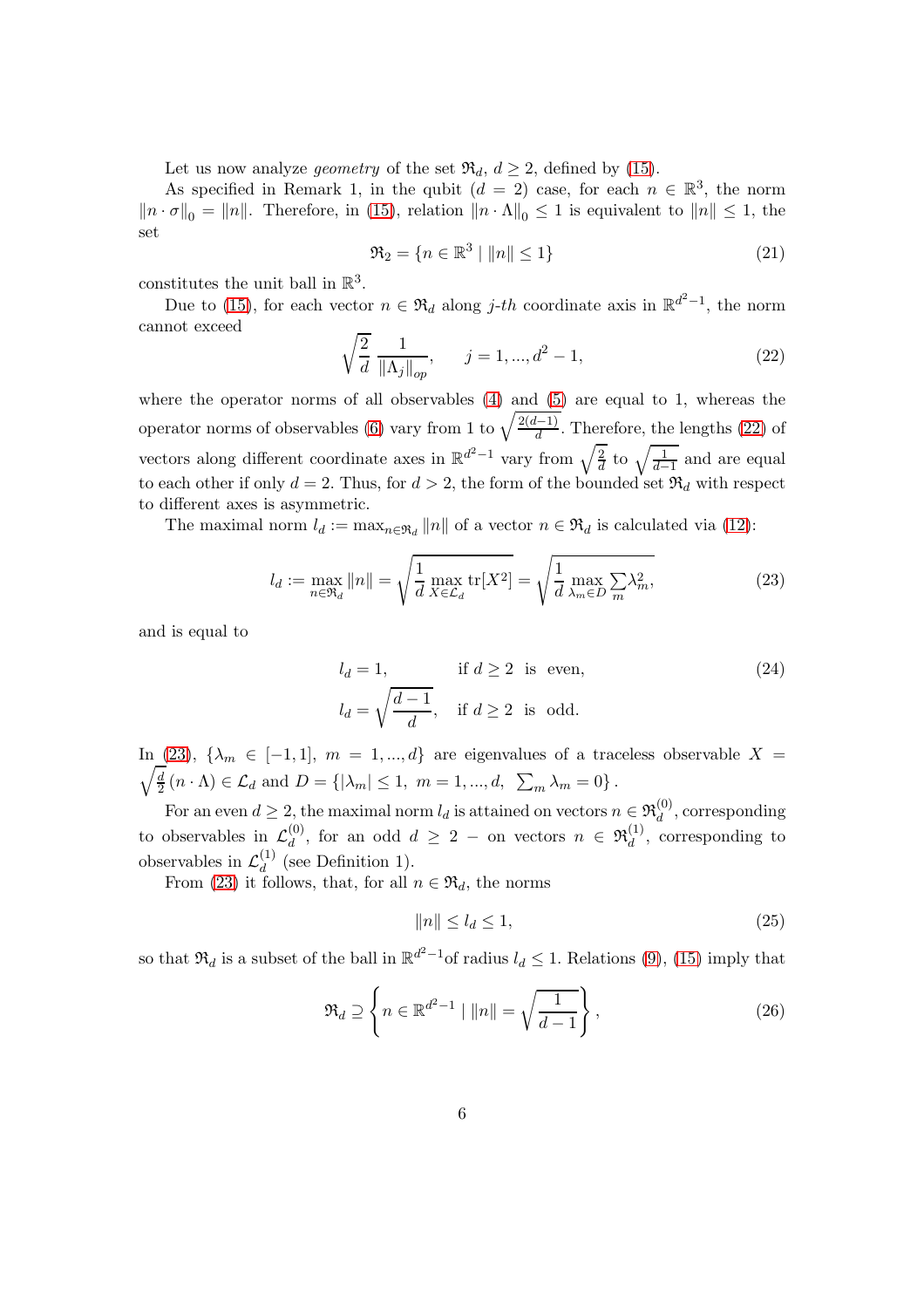therefore,  $\mathfrak{R}_d$  contains the ball of radius  $\sqrt{\frac{1}{d-1}}$ . Note also that, for each vector  $n \in \mathbb{R}^{d^2-1}$ , the vector

<span id="page-6-0"></span>
$$
\widetilde{n} = \sqrt{\frac{2}{d}} \frac{n}{\|n \cdot \Lambda\|_0} \in \mathfrak{R}_d. \tag{27}
$$

Summing up, we have proved the following statement.

#### Theorem 1 Representation

<span id="page-6-1"></span>
$$
X = \sqrt{\frac{d}{2}} \left( n \cdot \Lambda \right) \tag{28}
$$

establishes the one-to-one correspondence  $\mathcal{L}_d \leftrightarrow \mathfrak{R}_d$  between traceless qudit observables X with eigenvalues in  $[-1, 1]$  and vectors n in the set  $\mathfrak{R}_d$ , defined by [\(15\)](#page-4-0) and having, in general, the complicated form specified above by  $(21)$ – $(27)$ . The maximal norm  $l_d$  of a vector in  $\mathfrak{R}_d$  is equal to  $l_d = 1$  if a qudit dimension  $d \geq 2$  is even and to  $l_d = \sqrt{\frac{d-1}{d}}$  if a qudit dimension  $d \geq 2$  is odd. Under the one-to-one correspondence  $\mathcal{L}_d \leftrightarrow \mathfrak{R}_d$  established by  $(28)$ , sets

$$
\mathcal{L}_d^{(0)} \leftrightarrow \mathfrak{R}_d^{(0)} = \{ n \in \mathfrak{R}_d \mid ||n|| = 1 \}
$$
 (29)

and are not empty iff a dimension  $d \geq 2$  is even.

In the next section, we use Theorem 1 for analyzing violation of the CHSH inequality by an arbitrary two-qudit state.

## 3 The maximal value of the CHSH expectation for a twoqudit state

Let  $\rho_{d\times d}$  be a state on  $\mathbb{C}^d\otimes\mathbb{C}^d$  and  $A_i, B_k, i, k = 1, 2$ , be traceless observables on  $\mathbb{C}^d$ with eigenvalues in  $[-1, 1]$ , that is,  $A_i, B_k \in \mathcal{L}_d$  (see Definition 1).

Consider a bipartite correlation scenario<sup>[1](#page-6-2)</sup> where each of two parties, say, Alice and Bob, performs measurements of two qudit observables in a state  $\rho_{d\times d}$ . Let Alice measure observables  $A_1, A_2 \in \mathcal{L}_d$  and Bob – observables  $B_1, B_2 \in \mathcal{L}_d$ . For this quantum bipartite scenario, the Bell operator associated with the CHSH inequality has the form

<span id="page-6-5"></span><span id="page-6-4"></span>
$$
\mathcal{B}_{chsh}(A_1, A_2; B_1, B_2) = A_1 \otimes (B_1 + B_2) + A_2 \otimes (B_1 - B_2)
$$
\n(30)

and, for a state  $\rho_{d \times d}$ , the left-hand side of the CHSH inequality<sup>[2](#page-6-3)</sup> reads:

$$
|\text{tr}[\rho_{d\times d} \mathcal{B}_{chsh}(A_1, A_2; B_1, B_2)]|
$$
  
= | tr[ $\rho_{d\times d}$ { $A_1 \otimes (B_1 + B_2)$ ]} + tr[ $\rho_{d\times d}$ { $A_2 \otimes (B_1 - B_2)$ }]|. (31)

<span id="page-6-2"></span> $1$ On the general framework for the probabilistic description of a multipartite correlation scenario with arbitrary numbers of settings and outcomes per site, see [\[13\]](#page-17-8).

<span id="page-6-3"></span><sup>&</sup>lt;sup>2</sup>In the local hidden variable (LHV) model, the expectation  $|\langle B_{chsh} \rangle_{lhv}| \leq 2$  – the CHSH inequality [\[1\]](#page-16-0).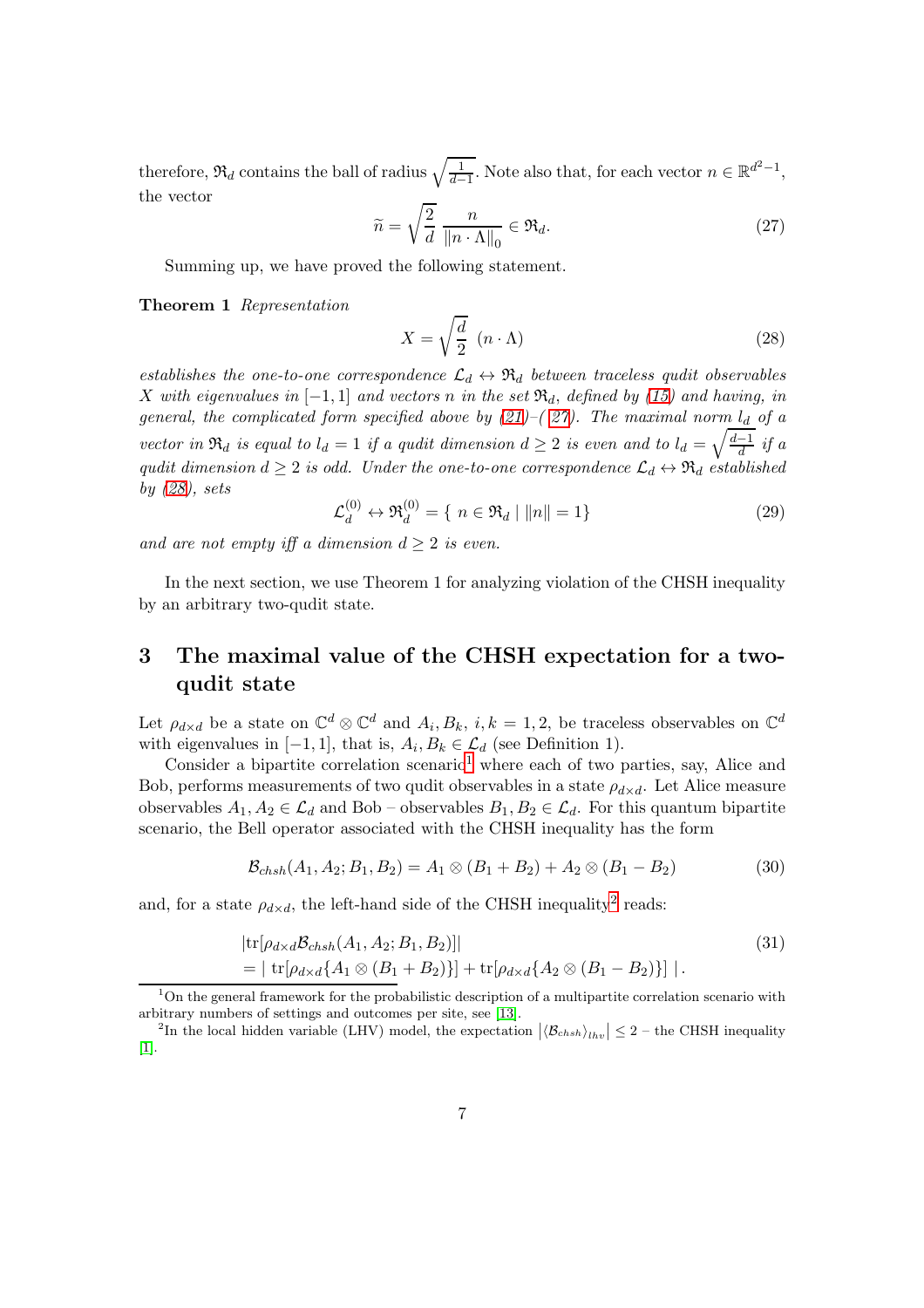Remark 2 For a bipartite correlation scenario with two observables per site, the CHSH inequality was originally [\[1\]](#page-16-0) introduced and proved in case of dichotomic observables with outcomes  $\pm 1$  at each site. It was, however, further proved that, in the LHV frame, the CHSH inequality holds for a bipartite correlation scenario with outcomes in  $[-1, 1]$  of any spectral type. For the proof, see, for example, Proposition 1.4.3 in [\[14\]](#page-17-9) and also, Section 3.2 in [\[15\]](#page-17-10). Note also that by Corollaries 1, 2 in [\[15\]](#page-17-10) each of known correlation Bell inequalities, introduced originally for scenarios with outcomes  $\pm 1$ , holds also for scenarios with outcomes in  $[-1, 1]$  of any spectral type.

For the expectation [\(31\)](#page-6-4) of the Bell operator [\(30\)](#page-6-5) in a state  $\rho_{d \times d}$ , let us analyze the least upper bound

$$
\sup_{A_i, B_k \in \mathcal{L}_d} | \operatorname{tr}[\rho_{d \times d} \mathcal{B}_{chsh}(A_1, A_2; B_1, B_2)] | \tag{32}
$$

over observables  $A_i, B_k \in \mathcal{L}_d$ .

For these observables, representation [\(28\)](#page-6-1) reads

<span id="page-7-0"></span>
$$
A_i = \sqrt{\frac{d}{2}} (a_i \cdot \Lambda), \quad B_k = \sqrt{\frac{d}{2}} (b_k \cdot \Lambda), \quad a_i, b_k \in \Re_d \subset \mathbb{R}^{d^2 - 1}, \tag{33}
$$

where set  $\mathfrak{R}_d$  is given by [\(15\)](#page-4-0) and specified in Theorem 1. By [\(33\)](#page-7-0) each expectation  $tr[\rho_{d\times d} \{A_i \otimes B_k\}]$  in [\(31\)](#page-6-4) takes the form

<span id="page-7-1"></span>
$$
\text{tr}[\rho_{d\times d} \{ A_m \otimes B_k \}] = \frac{d}{2} \sum_{n,m} a_m^{(i)} T_{\rho_{d\times d}}^{(ij)} b_k^{(j)}
$$
\n
$$
= \frac{d}{2} \langle a_m, T_{\rho_{d\times d}} b_k \rangle \,, \tag{34}
$$

where  $T_{\rho_{d\times d}}$  is the linear operator on  $\mathbb{R}^{d^2-1}$ , defined in the standard basis of  $\mathbb{R}^{d^2-1}$  via the two-qudit correlation matrix with real elements:

<span id="page-7-4"></span>
$$
T_{\rho_{d \times d}}^{(ij)} := \text{tr}[\rho_{d \times d} \{\Lambda_i \otimes \Lambda_j\}], \quad i, j = 1, ..., d^2 - 1.
$$
 (35)

This  $(d^2 - 1) \times (d^2 - 1)$  matrix constitutes a generalization to higher dimensions of the two-qubit correlation matrix, considered in [\[6,](#page-17-2) [11\]](#page-17-7). If a state  $\rho_{d\times d}$  is invariant under permutation of spaces  $\mathbb{C}^d$  in the tensor product  $\mathbb{C}^d \otimes \mathbb{C}^d$ , permutationally invariant, for short, then  $T_{\rho_{d\times d}}$  is hermitian. Note that since  $|\operatorname{tr}[\rho_{d\times d}\{A\otimes B\}]|\leq 1$  for any state  $\rho_{d\times d}$  and all observables  $A, B \in \mathcal{L}_d$ , relation [\(34\)](#page-7-1) implies

<span id="page-7-3"></span>
$$
\left| \left\langle a, T_{\rho_{d \times d}} b \right\rangle \right| \le \frac{2}{d}, \quad \text{for all } a, b \in \Re_d. \tag{36}
$$

Substituting [\(34\)](#page-7-1) into [\(31\)](#page-6-4), we have

<span id="page-7-2"></span>
$$
\text{tr}[\rho_{d \times d} \mathcal{B}_{chsh}(A_1, A_2; B_1, B_2)] = \frac{d}{2} \left\{ \langle a_1, T_{\rho_{d \times d}}(b_1 + b_2) \rangle + \langle a_2, T_{\rho_{d \times d}}(b_1 - b_2) \rangle \right\}. \tag{37}
$$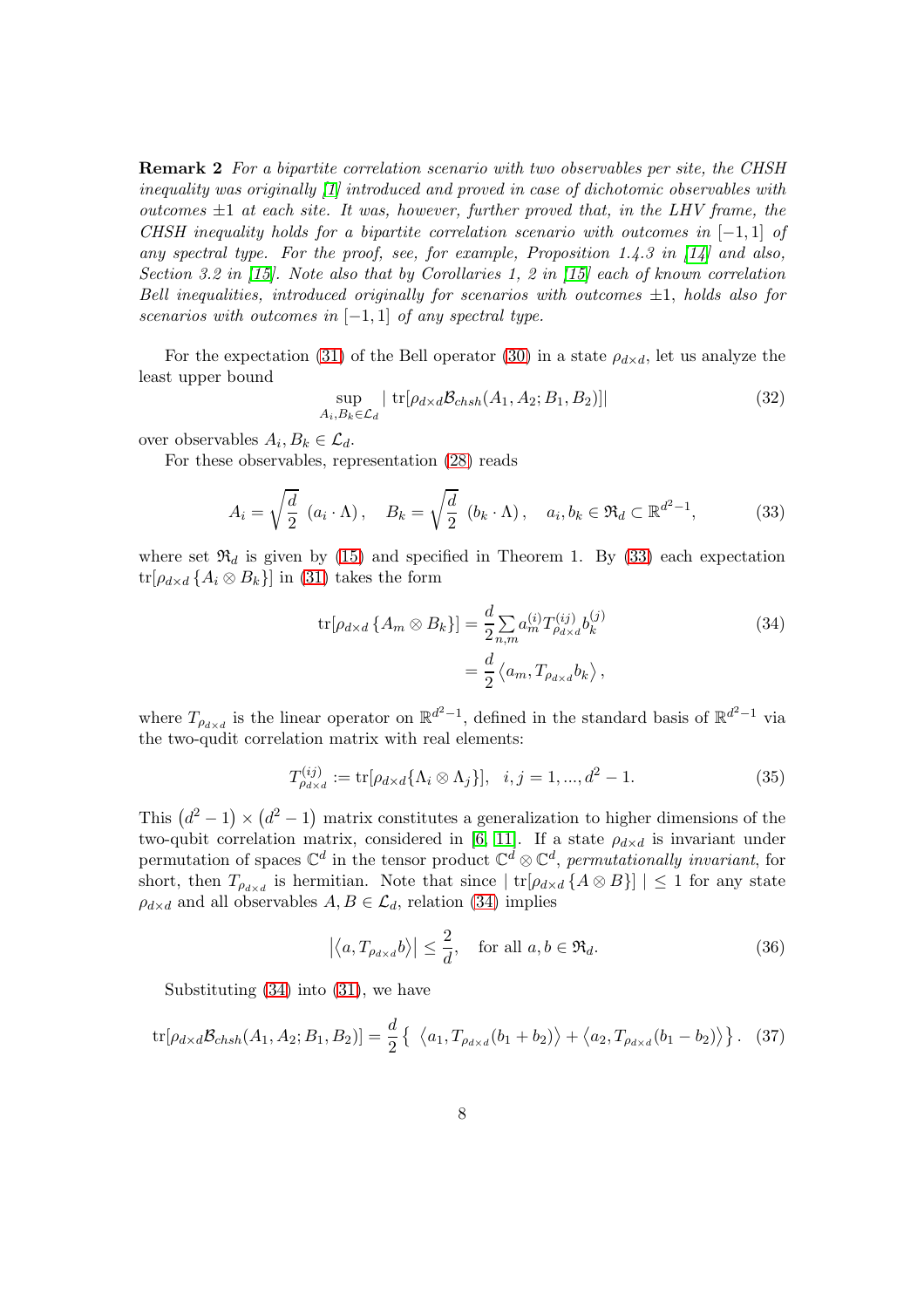Due to the one-to-one correspondence  $\mathcal{L}_d \leftrightarrow \mathfrak{R}_d$  (see Theorem 1) between traceless qudit observables with eigenvalues in [-1, 1] and vectors in the subset  $\mathfrak{R}_d$  of  $\mathbb{R}^{d^2-1}$  given by [\(15\)](#page-4-0), relation [\(37\)](#page-7-2) implies

$$
\sup_{A_i, B_k \in \mathcal{L}_d} |\text{tr}[\rho_{d \times d} \mathcal{B}_{chsh} (A_1, A_2; B_1, B_2)]|
$$
\n
$$
= \frac{d}{2} \sup_{a_i, b_k \in \mathfrak{R}_d} |\langle a_1, T_{\rho_{d \times d}}(b_1 + b_2) \rangle + \langle a_2, T_{\rho_{d \times d}}(b_1 - b_2) \rangle|.
$$
\n(38)

Taking into account continuity in  $a_i, b_k$  of scalar products on  $\mathbb{R}^{d^2-1}$ , boundedness and closure of set  $\mathfrak{R}_d$  and the one-to-one correspondence  $\mathcal{L}_d \leftrightarrow \mathfrak{R}_d$ , we have

<span id="page-8-0"></span>
$$
\sup_{A_i, B_k \in \mathcal{L}_d} |\text{tr}[\rho_{d \times d} \mathcal{B}_{chsh} (A_1, A_2; B_1, B_2)]|
$$
\n
$$
= \max_{A_i, B_k \in \mathcal{L}_d} |\text{tr}[\rho_{d \times d} \mathcal{B}_{chsh} (A_1, A_2; B_1, B_2)]|
$$
\n
$$
= \frac{d}{2} \max_{a_i, b_k \in \mathfrak{R}_d} \left| \langle a_1, T_{\rho_{d \times d}} (b_1 + b_2) \rangle + \langle a_2, T_{\rho_{d \times d}} (b_1 - b_2) \rangle \right|.
$$
\n(39)

In the last line of [\(39\)](#page-8-0), the maximum over  $a_i \in \mathfrak{R}_d$ ,  $i = 1, 2$ , is attained on vectors

$$
\widetilde{a}_1 = \sqrt{\frac{2}{d}} \frac{T_{\rho_{d \times d}}(b_1 + b_2)}{\|T_{\rho_{d \times d}}(b_1 + b_2) \cdot \Lambda\|_0} \in \mathfrak{R}_d, \qquad \widetilde{a}_2 = \sqrt{\frac{2}{d}} \frac{T_{\rho_{d \times d}}(b_1 - b_2)}{\|T_{\rho_{d \times d}}(b_1 - b_2) \cdot \Lambda\|_0} \in \mathfrak{R}_d, \quad (40)
$$

which are not necessarily unit, and is equal to

<span id="page-8-2"></span>
$$
\sqrt{\frac{d}{2}} \left( \frac{\left\| T_{\rho_{d \times d}}(b_1 + b_2) \right\|^2}{\left\| T_{\rho_{d \times d}}(b_1 + b_2) \cdot \Lambda \right\|_0} + \frac{\left\| T_{\rho_{d \times d}}(b_1 - b_2) \right\|^2}{\left\| T_{\rho_{d \times d}}(b_1 - b_2) \cdot \Lambda \right\|_0} \right). \tag{41}
$$

Noting further that by [\(15\)](#page-4-0), for arbitrary  $b_1, b_2 \in \mathfrak{R}_d$ , vectors  $\frac{b_1 \pm b_2}{2}$  are also in  $\mathfrak{R}_d$ , we generalize the calculation method used by Horodeckis in [\[6\]](#page-17-2) and introduce two vectors  $r_1, r_2 \in \mathfrak{R}_d$ , not necessarily mutually orthogonal and satisfying the relations

<span id="page-8-1"></span>
$$
\frac{b_1 + b_2}{2} = r_1 \cos \theta, \quad \frac{b_1 - b_2}{2} = r_2 \sin \theta, \quad \theta \in [0, \pi/2],
$$
  
 
$$
2 \langle r_1, r_2 \rangle \sin 2\theta = ||b_1||^2 - ||b_2||^2.
$$
 (42)

Substituting  $(42)$  into  $(41)$  and  $(41)$  into  $(39)$ , we have

$$
\frac{d}{2} \max_{a_i, b_k \in \mathfrak{R}_d} \left| \left\langle a_1, T_{\rho_{d \times d}}(b_1 + b_2) \right\rangle + \left\langle a_2, T_{\rho_{d \times d}}(b_1 - b_2) \right\rangle \right| \tag{43}
$$

$$
= \sqrt{2d} \max_{\theta, r_1, r_2 \in \mathfrak{R}_d} \left( \frac{\left\| T_{\rho_{d \times d}} r_1 \right\|^2}{\left\| T_{\rho_{d \times d}} r_1 \cdot \Lambda \right\|_0} \cos \theta + \frac{\left\| T_{\rho_{d \times d}} r_2 \right\|^2}{\left\| T_{\rho_{d \times d}} r_2 \cdot \Lambda \right\|_0} \sin \theta \right),
$$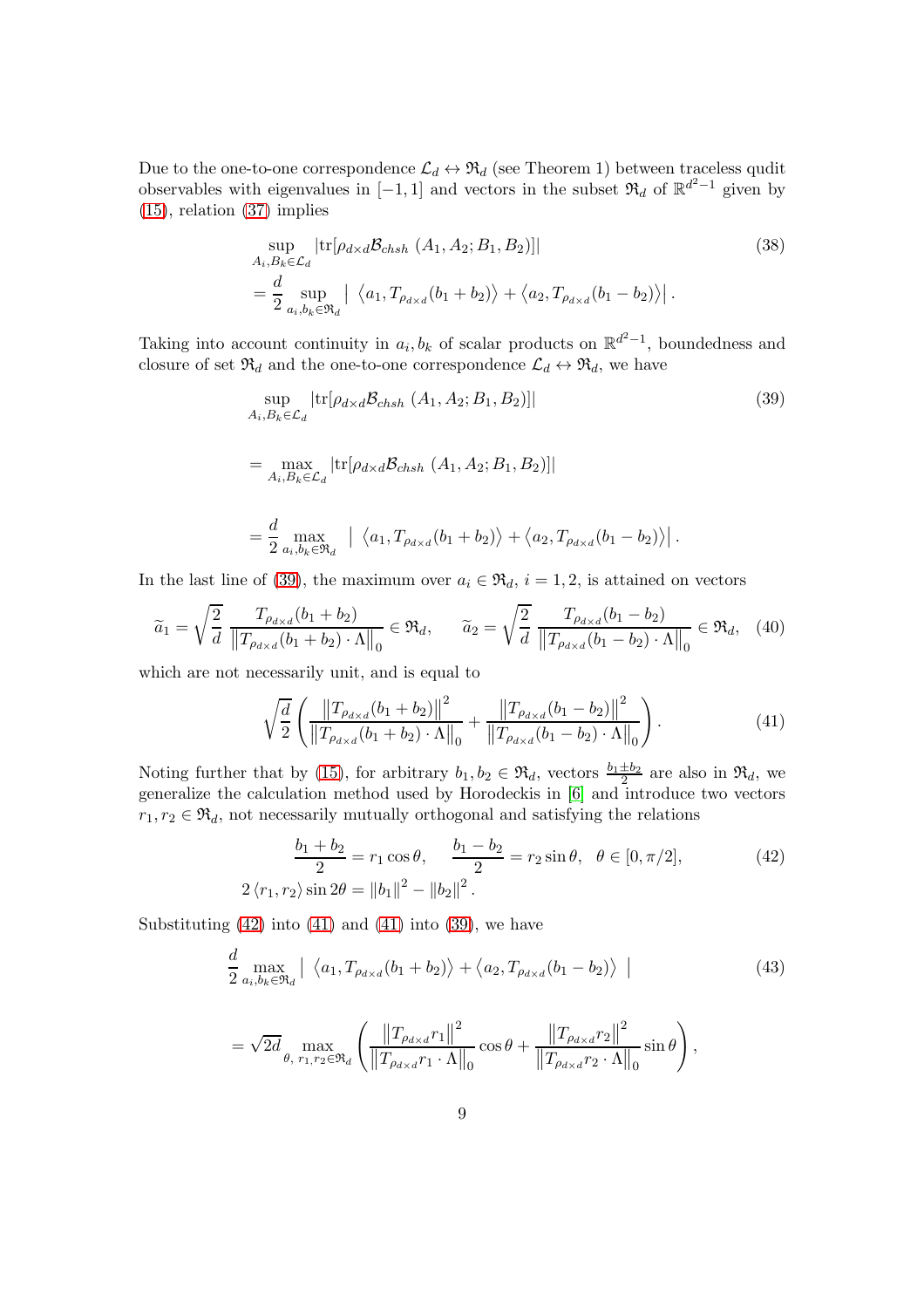where the maximum over  $\theta \in [0, \pi/2]$  is attained at

tg 
$$
\theta_0 = \frac{\|T_{\rho_{d \times d}} r_2\|^2}{\|T_{\rho_{d \times d}} r_1\|^2} \cdot \frac{\|T_{\rho_{d \times d}} r_1 \cdot \Lambda\|_0}{\|T_{\rho_{d \times d}} r_2 \cdot \Lambda\|_0}
$$
 (44)

and is given by

<span id="page-9-0"></span>
$$
\sqrt{\frac{\left\|T_{\rho_{d\times d}}r_{1}\right\|^{4}}{\left\|T_{\rho_{d\times d}}r_{1}\cdot\Lambda\right\|_{0}^{2}}+\frac{\left\|T_{\rho_{d\times d}}r_{2}\right\|^{4}}{\left\|T_{\rho_{d\times d}}r_{2}\cdot\Lambda\right\|_{0}^{2}}.
$$
(45)

From  $(39)–(45)$  $(39)–(45)$  it follows

$$
\max_{A_i, B_k \in \mathcal{L}_d} |\text{tr}[\rho_{d \times d} \mathcal{B}_{chsh} \ (A_1, A_2; B_1, B_2)]|
$$
\n(46)

$$
= \sqrt{2d} \max_{r_1, r_2 \in \mathfrak{R}_d} \sqrt{\frac{\left\|T_{\rho_{d \times d}} r_1\right\|^4}{\left\|T_{\rho_{d \times d}} r_1 \cdot \Lambda\right\|_0^2} + \frac{\left\|T_{\rho_{d \times d}} r_2\right\|^4}{\left\|T_{\rho_{d \times d}} r_2 \cdot \Lambda\right\|_0^2}}
$$

Let us first show that the derived new expression [\(46\)](#page-9-1) for maximum [\(39\)](#page-8-0) leads at once to the Tsirelson upper bound. Namely, due to property [\(27\)](#page-6-0) and relation [\(36\)](#page-7-3), specified with vectors

$$
a = \sqrt{\frac{2}{d}} \frac{T_{\rho_{d \times d}} r}{\|T_{\rho_{d \times d}} r \cdot \Lambda\|_0} \in \mathfrak{R}_d,
$$
\n
$$
b = r \in \mathfrak{R}_d,
$$
\n
$$
(47)
$$

<span id="page-9-1"></span>.

we have the bound

<span id="page-9-2"></span>
$$
\frac{\|T_{\rho_{d\times d}}r\|^2}{\|T_{\rho_{d\times d}}r \cdot \Lambda\|_0} \le \sqrt{\frac{2}{d}}, \quad \text{for all } r \in \mathfrak{R}_d. \tag{48}
$$

Substituting [\(48\)](#page-9-2) into [\(46\)](#page-9-1), we have

$$
\max_{A_i, B_k \in \mathcal{L}_d} |\text{tr}[\rho_{d \times d} \mathcal{B}_{chsh} (A_1, A_2; B_1, B_2)]| \leq 2\sqrt{2}, \qquad \forall \rho_{d \times d}, \ \forall d \geq 2, \qquad (49)
$$

that is, the Tsirelson upper bound derived originally [\[3\]](#page-16-2) in the other way.

Furthermore, the derived expression [\(46\)](#page-9-1) for the maximal value of [\(31\)](#page-6-4) allows us to introduce the following two new general bounds, lower and upper, see Appendix B for the proof.

**Theorem 2** For an arbitrary two-qudit state  $\rho_{d \times d}$ ,  $d \geq 2$ , with the correlation matrix  $T_{\rho_{d\times d}}$  defined by [\(35\)](#page-7-4), the maximal value of the CHSH expectation [\(31\)](#page-6-4) over all traceless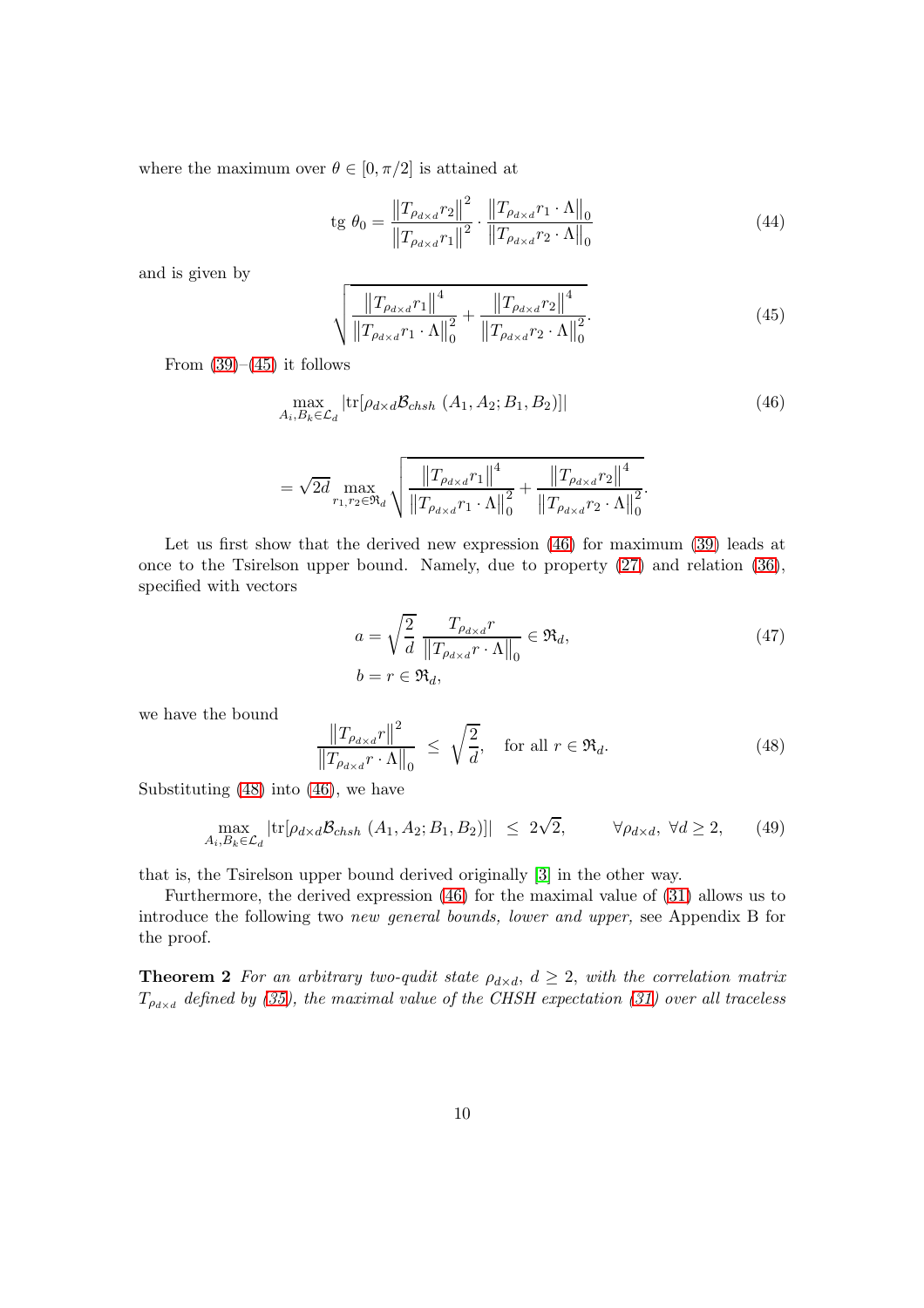qudit observables with eigenvalues in  $[-1, 1]$  admits the bounds

<span id="page-10-0"></span>
$$
\frac{d}{d-1} \sqrt{\lambda_{\rho_{d\times d}} + \widetilde{\lambda}_{\rho_{d\times d}}} \qquad (50)
$$
\n
$$
\leq \max_{A_i, B_k \in \mathcal{L}_d} \left| \text{tr}[\rho_{d\times d} \mathcal{B}_{chsh}(A_1, A_2; B_1, B_2)] \right|
$$
\n
$$
\leq l_d^2 d \sqrt{\lambda_{\rho_{d\times d}} + \widetilde{\lambda}_{\rho_{d\times d}}},
$$

where  $\lambda_{\rho_{d\times d}} \geq \lambda_{\rho_{d\times d}} \geq 0$  are two greater eigenvalues, corresponding to two linear independent eigenvectors of the positive hermitian matrix  $T^{\text{t}}_{\rho_{d \times d}} T_{\rho_{d \times d}}$ , and  $l_d = 1$  if a qudit dimension  $d \geq 2$  is even and  $l_d = \sqrt{\frac{d-1}{d}}$  if a qudit dimension  $d \geq 2$  is odd.

For each two-qubit state, the lower and upper bounds in [\(50\)](#page-10-0) coincide and [\(50\)](#page-10-0) reduces to

$$
\max_{A_i, B_k \in \mathcal{L}_2} |tr[\rho_{2 \times 2} \mathcal{B}_{chsh}(A_1, A_2; B_1, B_2)]| = 2\sqrt{\lambda_{\rho_{2 \times 2}} + \widetilde{\lambda}_{\rho_{2 \times 2}}},
$$
(51)

i. e. to the precise two-qubit result found by Horodeckis in [\[6\]](#page-17-2).

As we prove in Section 4, for the two-qudit GHZ state, the upper bound [\(50\)](#page-10-0) is also attained and gives the precise value for the maximum of the CHSH expectation [\(31\)](#page-6-4) in this state.

#### 4 The two-qudit GHZ state

Let us now specify the upper bound in [\(50\)](#page-10-0) for the two-qudit GHZ state

<span id="page-10-1"></span>
$$
\rho_{ghz,d} = \frac{1}{d} \sum_{j,k=1,\dots,d} |j\rangle \langle k| \otimes |j\rangle \langle k|.
$$
\n(52)

For this state, the correlation matrix  $T_{\rho_{ghz,d}}$  is hermitian. Calculating its elements due to relation  $(35)$  and expressions  $(3), (4)-(6)$  $(3), (4)-(6)$  $(3), (4)-(6)$  $(3), (4)-(6)$ , we come for this matrix to the following diagonal-block form

<span id="page-10-2"></span>
$$
\begin{pmatrix}\nT^{(s)} & 0 & 0 \\
0 & T^{(as)} & 0 \\
0 & 0 & T^{(d)}\n\end{pmatrix}
$$
\n(53)

where

(i)  $T^{(s)}$  is the  $\frac{d(d-1)}{2} \times \frac{d(d-1)}{2}$  matrix with elements

$$
\text{tr}[\rho_{ghz,d}\{\Lambda_{jk}^{(s)}\otimes\Lambda_{j_1k_1}^{(s)}\}], \quad j, j_1, k, k_1 = 1, ..., \frac{d(d-1)}{2}, \tag{54}
$$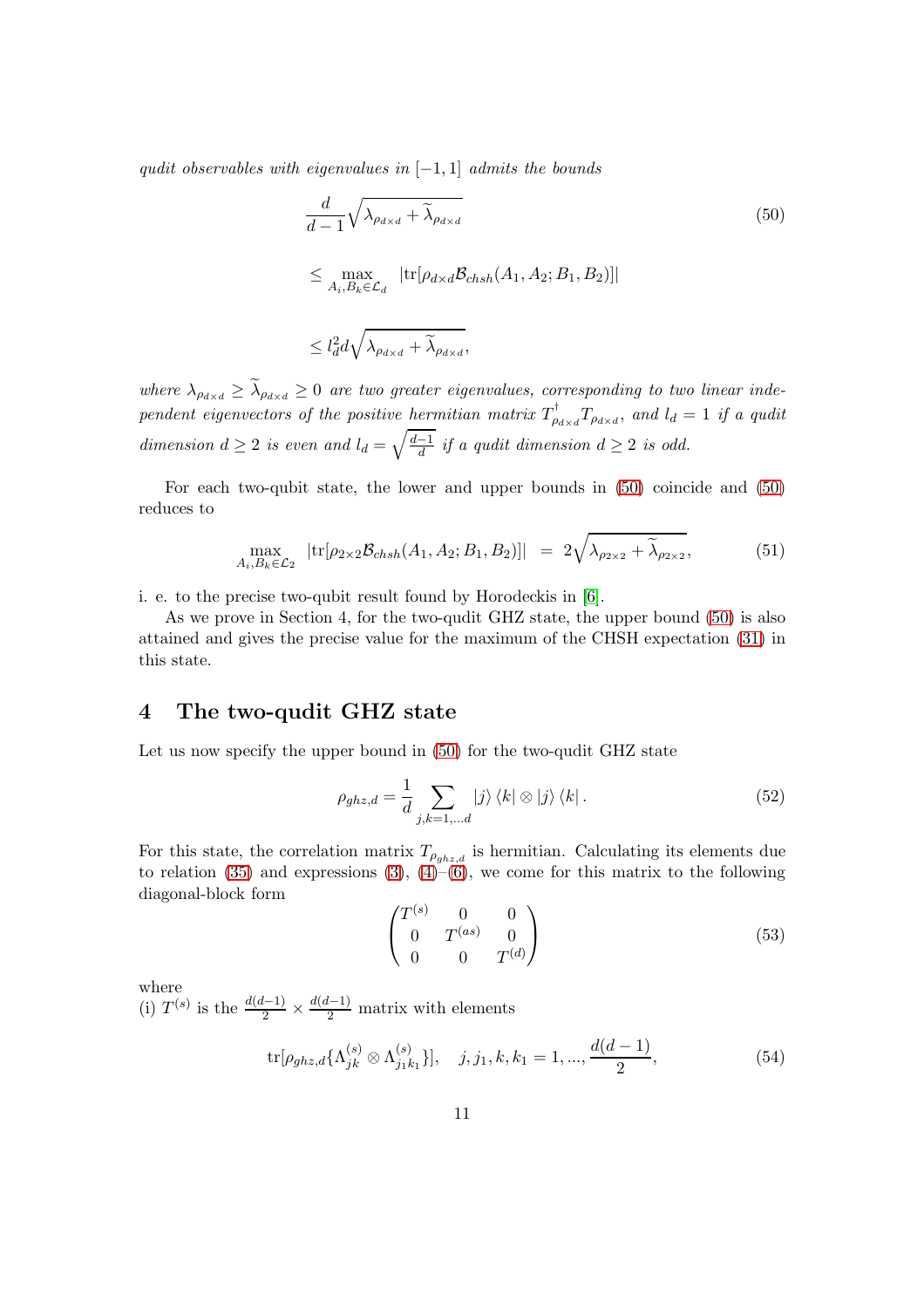which are equal to  $\frac{2}{d}$  on the diagonal and to zero, otherwise; (ii)  $T^{(as)}$  is the  $\frac{d(d-1)}{2} \times \frac{d(d-1)}{2}$  matrix with elements

<span id="page-11-3"></span>
$$
\text{tr}[\rho_{ghz,d}\{\Lambda_{jk}^{(as)}\otimes\Lambda_{j_1k_1}^{(as)}\}], \quad j, j_1, k, k_1 = 1, ..., \frac{d(d-1)}{2}, \tag{55}
$$

which are equal to  $\left(-\frac{2}{d}\right)$  $\frac{2}{d}$ ) on the diagonal and to 0, otherwise; (iii)  $T^{(d)}$  is the  $(d-1) \times (d-1)$  matrix with elements

<span id="page-11-2"></span>
$$
\text{tr}[\rho_{ghz,d}\{\Lambda_l^{(d)}\otimes\Lambda_{l_1}^{(d)}\}], \quad l, l_1 = 1, ..., d-1,
$$
\n(56)

which are equal to  $\frac{2}{d}$  on the diagonal and to zero, otherwise.

Thus, for the two-qudit GHZ state [\(52\)](#page-10-1),

<span id="page-11-0"></span>
$$
T^{\dagger}_{\rho_{ghz,d}} T_{\rho_{ghz,d}} = T^2_{\rho_{ghz,d}} = \frac{4}{d^2} \mathbb{I}_{\mathbb{R}^{d^2 - 1}},\tag{57}
$$

and each vector  $n \in \mathbb{R}^{d^2-1}$  is an eigenvector of  $T^2_{\rho_{ghz,d}}$  with eigenvalue  $\frac{4}{d^2}$ . From [\(57\)](#page-11-0) it follows that, for the GHZ state, the eigenvalues in [\(50\)](#page-10-0) are given by

$$
\lambda_{\rho_{ghz,d}} = \tilde{\lambda}_{\rho_{ghz,d}} = \frac{4}{d^2},\tag{58}
$$

so that, for the GHZ state, the general upper bound in [\(50\)](#page-10-0) reduces to

<span id="page-11-1"></span>
$$
\max_{A_i, B_k \in \mathcal{L}_d} \left| \operatorname{tr}[\rho_{ghz,d} \mathcal{B}_{chsh}(A_1, A_2; B_1, B_2)] \right| \leq 2l_d^2 \sqrt{2}, \tag{59}
$$

where  $l_d = 1$  if a dimension  $d \geq 2$  is even and  $l_d = \sqrt{\frac{d-1}{d}}$  if a dimension  $d \geq 2$  is odd. This proves the following statement.

**Proposition 1** For the two-qudit GHZ state [\(52\)](#page-10-1) and traceless qudit observables with eigenvalues in  $[-1,1]$ , the new upper bound introduced in Theorem 1 is equal to  $2l_d^2$  $\sqrt{2}$ and, if a qudit dimension  $d > 2$  is odd, then this upper bound is less than the general upper bound  $2\sqrt{2}$  of Tsirelson [\[3,](#page-16-2) [4\]](#page-17-0).

Furthermore, let us prove that, for the GHZ state, the upper bound in [\(50\)](#page-10-0) is attained.

If  $d = 2$ , then the two-qubit GHZ state constitutes one of the four states in the Bell basis and the upper bound [\(59\)](#page-11-1) is attained.

Consider an arbitrary  $d > 2$ . From  $(53)$ – $(56)$  it follows that the hermitian matrix  $T_{\rho_{ghz,d}}$  has two proper subspaces  $\mathfrak{J}_{\pm\frac{2}{d}} \subset \mathbb{R}^{d^2-1}$ , corresponding to eigenvalues  $(\pm\frac{2}{d})$  and each vector  $r \in \mathfrak{R}_d$  admits decomposition  $r = r^{(+)} + r^{(-)}$ , where  $r^{(\pm)}$  are projections of  $r \in \Re_d$  onto the proper subspaces  $\mathfrak{J}_{\pm \frac{2}{d}}$ , respectively, and

$$
T_{\rho_{ghz,d}}r^{(\pm)} = \pm \frac{2}{d}r^{(\pm)}, \qquad \left\langle r^{(+)}, r^{(-)} \right\rangle = 0. \tag{60}
$$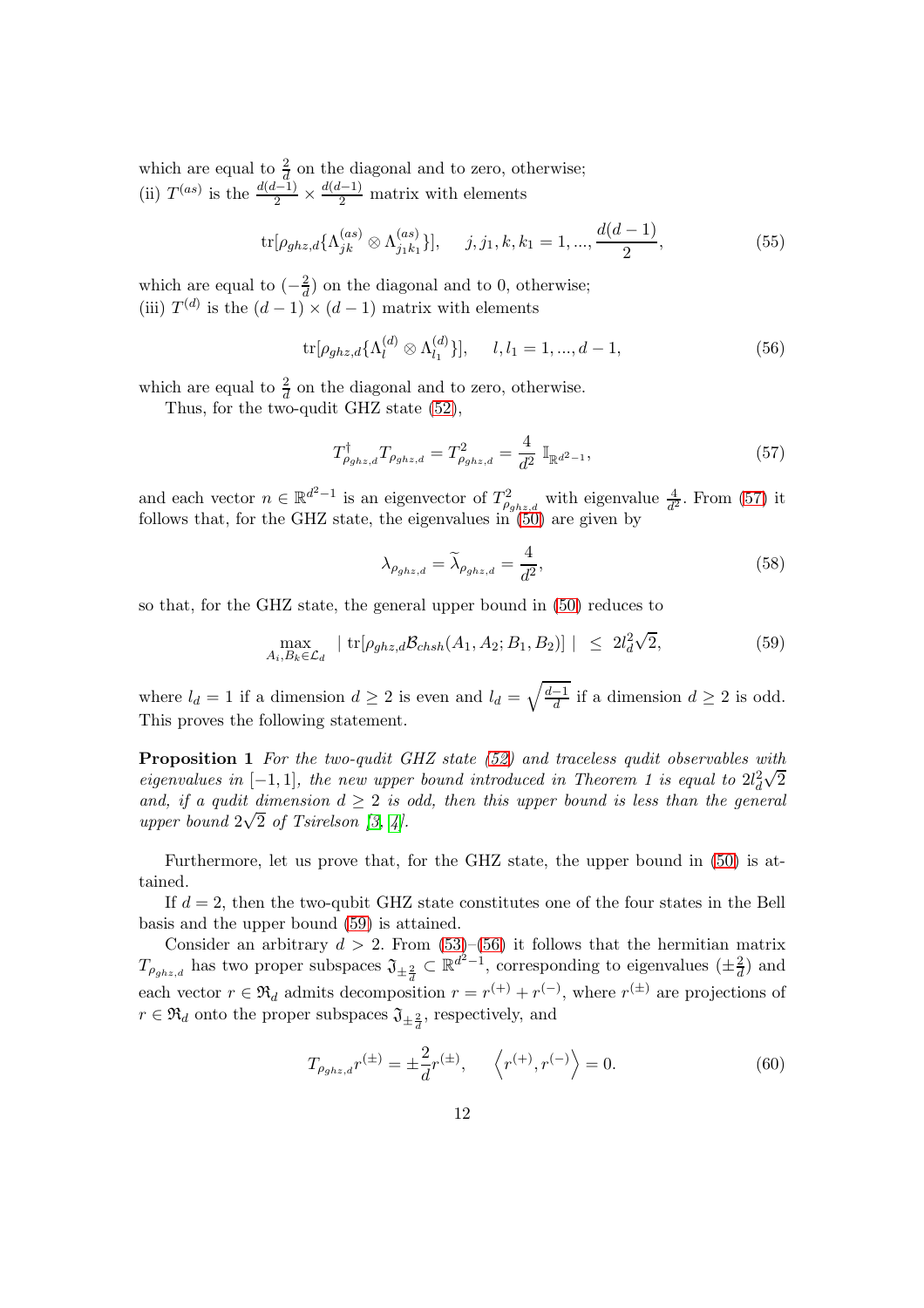If projection  $r^{(\pm)} \neq 0$ , then it constitutes an eigenvector of  $T_{\rho_{ghz,d}}$  (not necessarily unit) corresponding to the eigenvalue  $\pm \frac{2}{d}$  $\frac{2}{d}$ , respectively.

Let  $X$  be a traceless qudit observable with: (i)  $d$  mutually orthogonal unit eigenvectors given by the unit vectors in the computational basis  $\{|j\rangle, j = 1, ..., d\}$  of  $\mathbb{C}^d$ ; (ii) eigenvalues  $\pm 1$  if a dimension  $d > 2$  is even and eigenvalues  $0, \pm 1$  with multiplicity  $s = 1$ of the zero eigenvalue – if a dimension  $d > 2$  is odd.

By Definition 1, a traceless observable X belongs to subset  $\mathcal{L}_d^{(s)} \subset \mathcal{L}_d^{(s)}$ , where  $s = 0$ if  $d > 2$  is even and  $s = 1$  if  $d > 2$  is odd. The operator norm of this observable is equal to  $||X||_0 = 1$ . Under representation [\(11\)](#page-3-1) to this observable X there corresponds vector  $r_X \in \mathfrak{R}_d^{(s)}$  $\mathfrak{a}_{d}^{(s)}$ ,  $s = 0, 1$ , where  $\mathfrak{R}_{d}^{(s)}$  $\frac{d}{d}$  is given by [\(17\)](#page-4-4).

From [\(11\)](#page-3-1) it follows that components of vector  $r_X$  are given by  $r_X^{(j)} = \frac{1}{\sqrt{2}}$  $\frac{1}{2d}\text{tr}[X\Lambda_j],$  $j = 1, \ldots, (d^2 - 1)$ . In view of [\(53\)](#page-10-2), [\(55\)](#page-11-3), components of  $r_X$ , corresponding to projection  $r_X^{(-)}$  onto the proper subspace  $\mathfrak{J}_{-\frac{2}{d}} \subset \mathbb{R}^{d^2-1}$  of  $T_{\rho_{ghz,d}}$  corresponding to the eigenvalue  $\left(-\frac{2}{d}\right)$ , are defined by traces  $\frac{1}{\sqrt{2}}$  $\frac{1}{2d}$ tr[ $X\Lambda_{jk}^{(as)}$ ]. Due to the structure [\(5\)](#page-2-4) of operators  $\Lambda_{jk}^{(as)}$ and the above specified structure of an observable  $X \in \mathcal{L}_d^{(s)}$ , all these traces are equal to zero. Therefore,  $r_X^{(-)} = 0$  and  $r_X = r_X^{(+)}$  $X^{(+)}$ .

Further, since  $r_X = r_X^{(+)} \in \mathfrak{R}_d^{(s)}$  $\int_{d}^{(s)}$ ,  $s = 0, 1$ , we have by [\(17\)](#page-4-4):  $||r_X^{(+)}||$  $\left.\frac{d^{(+)}}{dx} \cdot \Lambda \right|_0 = \sqrt{\frac{2}{d}}$  $\frac{2}{d}$  and  $\bigg\| r_X^{(+)}$ X  $\|\cdot\| = l_d$ . Moreover, for  $d > 2$ , we can always find at least two such observables  $X_1$ and  $X_2$ , for which  $r_{X_1}^{(+)}$  $\binom{(+)}{X_1} \neq -r\binom{(+)}{X_2}$  $X_2$ .

Taking all this into account for the maximum in the second line of [\(46\)](#page-9-1), we derive:

<span id="page-12-0"></span>
$$
\sqrt{2d} \max_{r_1, r_2 \in \mathfrak{R}_d} \sqrt{\frac{\left\|T_{\rho_{d \times d}} r_1\right\|^4}{\left\|T_{\rho_{d \times d}} r \cdot \Lambda\right\|_0^2} + \frac{\left\|T_{\rho_{d \times d}} r_2\right\|^4}{\left\|T_{\rho_{d \times d}} r_2 \cdot \Lambda\right\|_0^2}}
$$
(61)

$$
\geq \sqrt{2d} \left( \sqrt{\frac{4}{d^2} \frac{\left\| r_{X_1}^{(+)} \right\|^4}{\left\| r_{X_1}^{(+)} \cdot \Lambda \right\|_0^2} + \frac{4}{d^2} \frac{\left\| r_{X_2}^{(+)} \right\|^4}{\left\| r_{X_2}^{(+)} \cdot \Lambda \right\|^2}} \right) = 2l_d^2 \sqrt{2}.
$$

Therefore, Eqs. [\(46\)](#page-9-1), [\(61\)](#page-12-0) imply

<span id="page-12-1"></span>
$$
\max_{A_i, B_k \in \mathcal{L}_d} |tr[\rho_{ghz,d} \mathcal{B}_{chsh}(A_1, A_2; B_1, B_2)]| \geq 2l_d^2 \sqrt{2}.
$$
 (62)

Comparing [\(59\)](#page-11-1) and [\(62\)](#page-12-1), we come to the following new result.

**Theorem 3** For the two-qudit GHZ state  $\rho_{qhz,d}$  with an arbitrary  $d \geq 2$ , the upper bound in Theorem 1 is attained for each  $d \geq 2$  and specifies the maximal value of the CHSH expectation [\(31\)](#page-6-4) in this state

$$
\max_{A_i, B_k \in \mathcal{L}_d} | \text{tr}[\rho_{ghz,d} \mathcal{B}_{chsh}(A_1, A_2; B_1, B_2)] | = 2l_d^2 \sqrt{2}.
$$
 (63)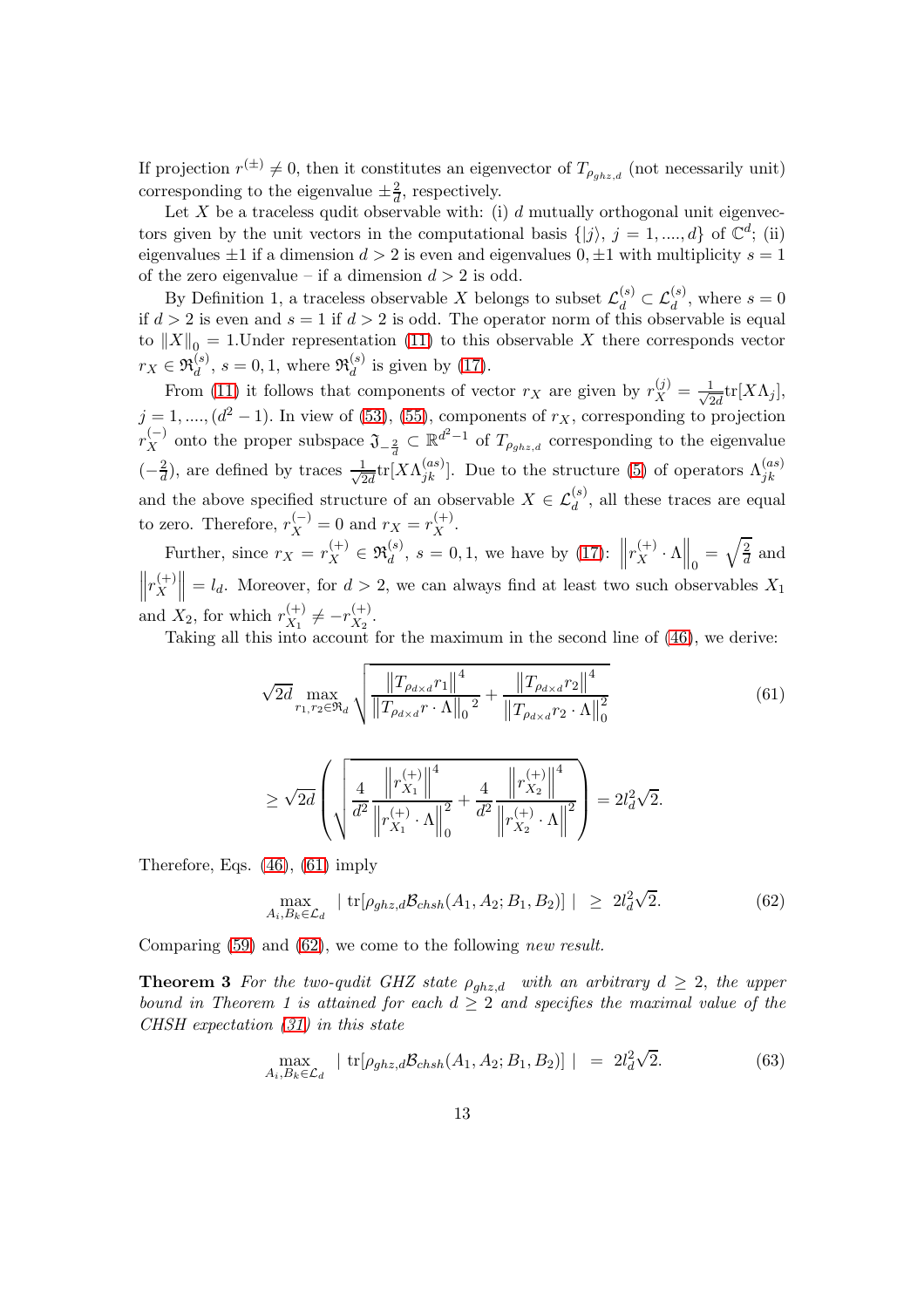Here,  $l_d^2 = 1$  if a qudit dimension  $d \geq 2$  is even and  $l_d = \sqrt{\frac{d-1}{d}}$  if a qudit dimension  $d \geq 2$  is odd.

This result for the maximal value of the CHSH expectation in the GHZ state can be also derived if to substitute the correlation matrix [\(53\)](#page-10-2) directly into maximum [\(39\)](#page-8-0).

#### 5 Conclusions

In the present paper, we have formulated and proved the properties (Theorem 1) of the generalized Gell-Mann representation for traceless qudit observables with eigenvalues in [−1, 1] and studied via this representation the maximal value of the CHSH expectation in a general two-qudit state with an arbitrary qudit dimension  $d \geq 2$ .

For the maximal value

<span id="page-13-0"></span>
$$
\max_{A_i, B_k \in \mathcal{L}_d} \left| \text{tr}[\rho_{d \times d} \mathcal{B}_{chsh}(A_1, A_2; B_1, B_2)] \right| \tag{64}
$$

of the CHSH expectation in a general two-qudit state  $\rho_{d \times d}$ ,  $d \geq 2$ , and traceless qudit observables with eigenvalues in  $[-1, 1]$ , we have derived the precise expression [\(46\)](#page-9-1) via the correlation matrix [\(35\)](#page-7-4) for this two-qudit state. This expression explicitly leads to the upper bound of Tsirelson  $[3, 4]$  $[3, 4]$ , and to two new bounds  $(50)$ , lower and upper, expressed (Theorem 2) via the spectral properties of the correlation matrix for a two-qudit state  $\rho_{d \times d}$ ,  $d \geq 2$ .

We have not yet been able to specify if the new upper bound in [\(50\)](#page-10-0) improves the Tsirelson upper bound for each two-qudit state. However, this is the case:

(i) for each two-qubit state, where the new lower bound and the new upper bound coincide and reduce to the precise value of [\(64\)](#page-13-0) found by Horodeckis [\[6\]](#page-17-2);

(ii) for the two-qudit GHZ state [\(52\)](#page-10-1) with an arbitrary odd  $d > 2$ , where the new upper bound is less (Proposition 1) than the upper bound of Tsirelson [\[3,](#page-16-2) [4\]](#page-17-0).

Moreover, for the two-qudit GHZ state [\(52\)](#page-10-1), we have explicitly found its correlation matrix [\(53\)](#page-10-2) and proved (Theorem 3) that, for the two-qudit GHZ state with an arbitrary qudit dimension  $d \geq 2$ , the new upper bound in [\(50\)](#page-10-0) is attained and this specifies the following new result: for the GHZ state [\(52\)](#page-10-1), the maximum of the CHSH expectation over traceless qudit observables with eigenvalues in  $[-1, 1]$  is equal to  $2\sqrt{2}$  if  $d \ge 2$  is even and to  $\frac{2(d-1)}{d}$  $\sqrt{2}$  if  $d > 2$  is odd.

### 6 Appendix A

Consider the proof of Lemma 1. The operator norm of a qudit observable  $n \cdot \Lambda$  is given by

<span id="page-13-1"></span>
$$
||n \cdot \Lambda||_0 := \sup_{\|\psi\|=1, \psi \in \mathbb{C}^d} |\langle \psi, (n \cdot \Lambda) \psi \rangle| = \sup_{\|\psi\|=1, \psi \in \mathbb{C}^d} | \text{tr}[(n \cdot \Lambda) \psi \rangle \langle \psi| ] |
$$
 (A1)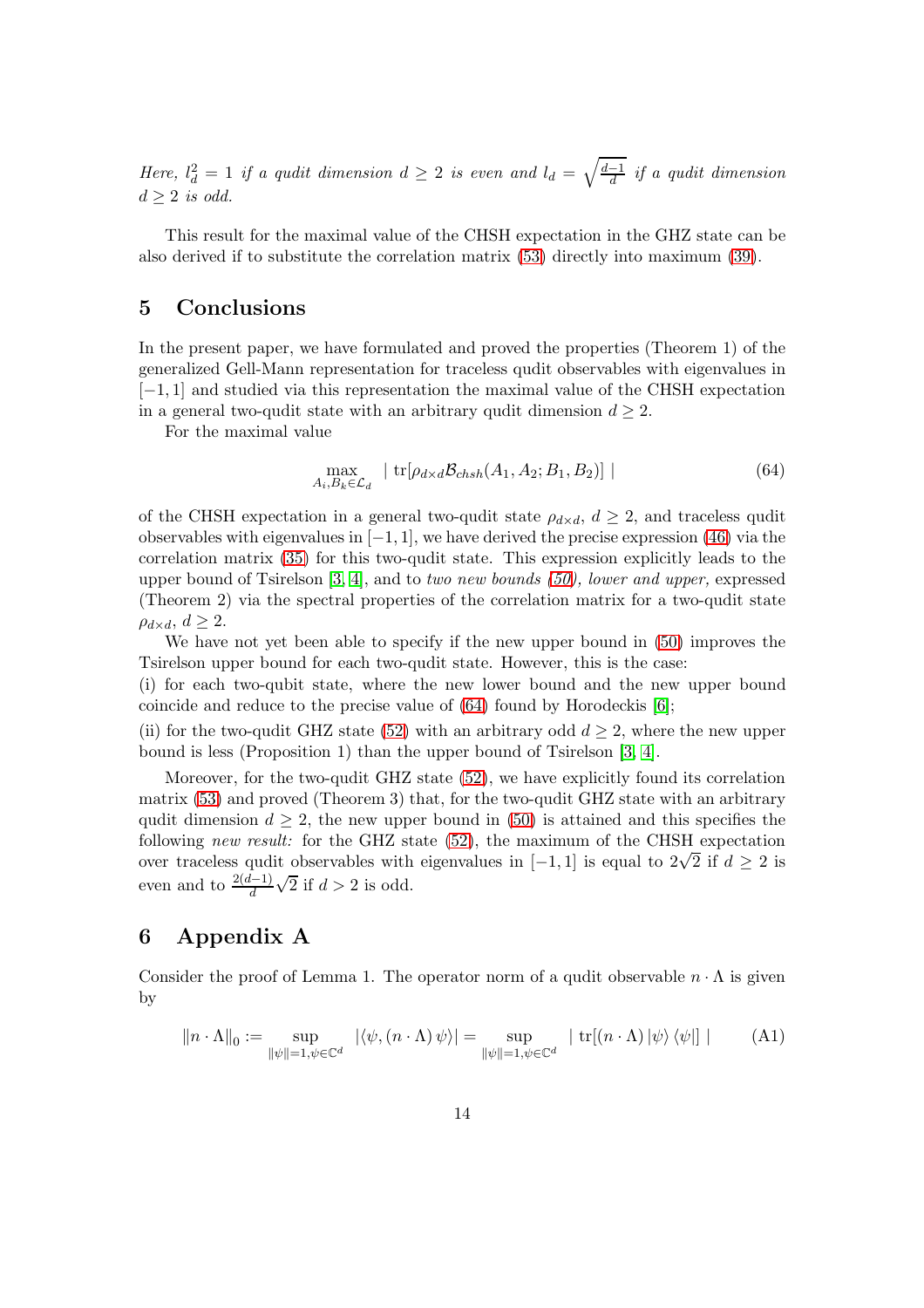For a pure state  $|\psi\rangle\langle\psi|$ , the normalized version of decomposition [\(1\)](#page-2-0) reads

<span id="page-14-0"></span>
$$
|\psi\rangle\langle\psi| = \frac{\mathbb{I}_{\mathbb{C}^d}}{d} + \sqrt{\frac{d-1}{2d}} (r_{\psi} \cdot \Lambda), \qquad r_{\psi}^{(j)} = \sqrt{\frac{d}{2(d-1)}} \langle\psi, \Lambda_j \psi\rangle]
$$
 (A2)

where  $r_{\psi} \in \mathbb{R}^{d^2-1}$ . Since  $\text{tr}[\Lambda_j] = 0$ , it follows from [\(A2\)](#page-14-0) and [\(2\)](#page-2-6) that

$$
1 = \frac{1}{d} + \frac{d-1}{d} ||r_{\psi}||^2 \qquad \Leftrightarrow \qquad ||r_{\psi}|| = 1, \quad ||\psi|| = 1, \quad \forall \psi \in \mathbb{C}^d. \tag{A3}
$$

Substituting  $(A2)$  into  $(A1)$  and taking into account  $(2)$ ,  $(A3)$ , we have

$$
\|n \cdot \Lambda\|_0 = \sqrt{\frac{2(d-1)}{d}} \left( \sup_{\|\psi\|=1, \psi \in \mathbb{C}^d} |\langle n, r_{\psi} \rangle| \right) \le \sqrt{\frac{2(d-1)}{d}} \|n\|.
$$
 (A4)

This proves the upper bound in [\(9\)](#page-3-0). To prove the lower bound and the last upper bound in [\(9\)](#page-3-0), we use [\(8\)](#page-3-3) and relations

$$
(1 + \delta_{d2}) \|n \cdot \Lambda\|_{0}^{2} \le \text{tr}[(n \cdot \Lambda)^{2}] = 2 \|n\|^{2} \le d \|n \cdot \Lambda\|_{0}^{2}, \qquad (A5)
$$

which imply

<span id="page-14-3"></span><span id="page-14-2"></span><span id="page-14-1"></span>
$$
\frac{2}{d} \le \frac{\|n \cdot \Lambda\|_0^2}{\|n\|^2} \le \frac{2}{1 + \delta_{d2}}.\tag{A6}
$$

Eqs. [\(A4\)](#page-14-2), [\(A6\)](#page-14-3) prove the statement of Lemma 1.

## 7 Appendix B

Consider the proof of Theorem 1. According to [\(27\)](#page-6-0) and [\(25\)](#page-5-3)

<span id="page-14-5"></span><span id="page-14-4"></span>
$$
\sqrt{\frac{2}{d}} \frac{\|T_{\rho_{d\times d}}n\|}{\|T_{\rho_{d\times d}}n \cdot \Lambda\|_0} \le l_d, \quad \forall n \in \mathbb{R}^{d^2 - 1}.
$$
 (B1)

Also, by the upper bound in [\(9\)](#page-3-0)

$$
\frac{\|T_{\rho_{d\times d}}n\|}{\|T_{\rho_{d\times d}}n \cdot \Lambda\|_0} \ge \sqrt{\frac{d}{2(d-1)}}, \quad \forall n \in \mathbb{R}^{d^2-1}.
$$
 (B2)

Relations [\(B1\)](#page-14-4), [\(B2\)](#page-14-5) imply

$$
\sqrt{\frac{d}{2(d-1)}} \le \frac{\|T_{\rho_{d\times d}}n\|}{\|T_{\rho_{d\times d}}n \cdot \Lambda\|_0} \le l_d \sqrt{\frac{d}{2}} \tag{B3}
$$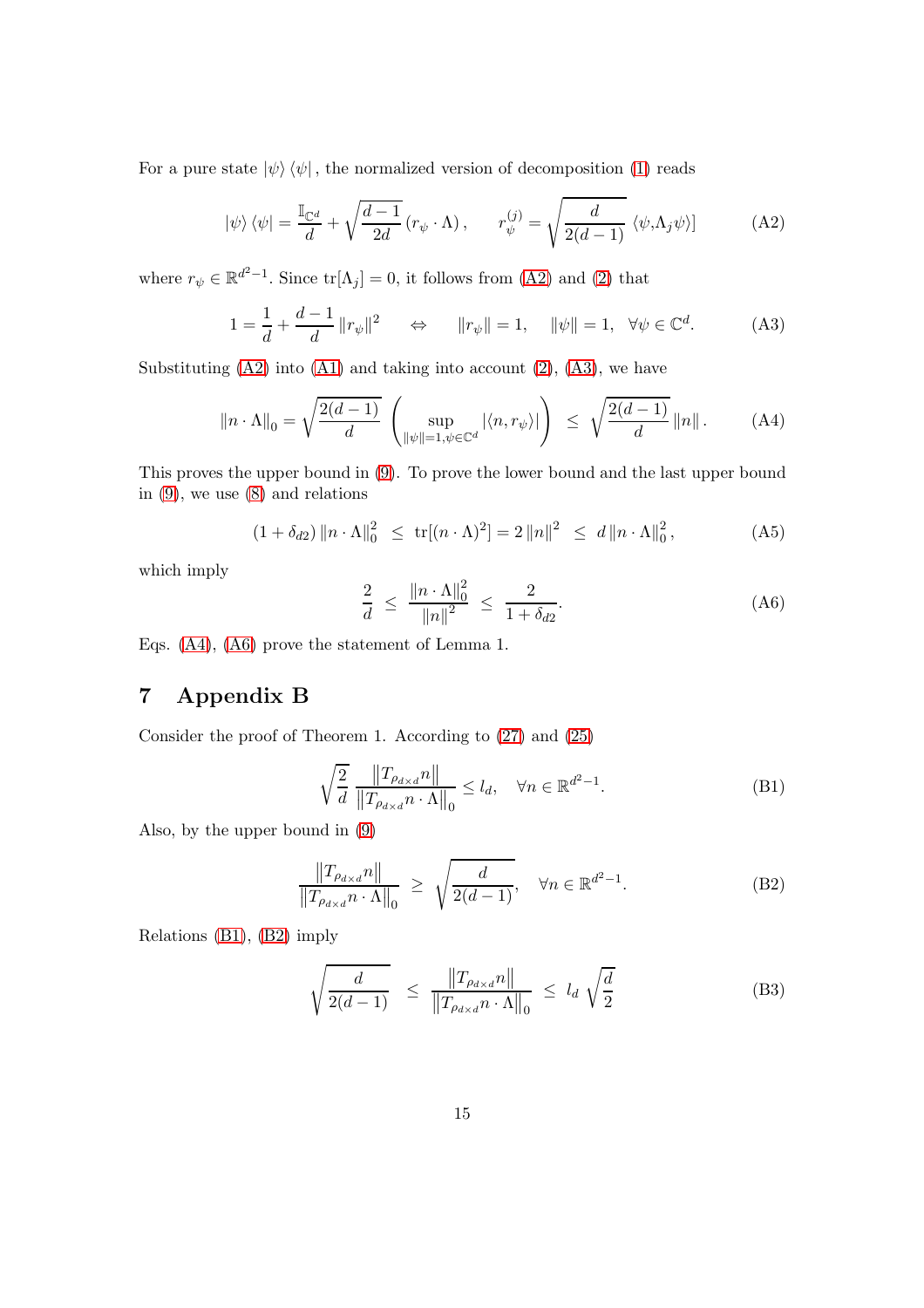Substituting this into the maximum in the second line of [\(46\)](#page-9-1), we derive

<span id="page-15-2"></span>
$$
\frac{d}{\sqrt{d-1}} \max_{r_1, r_2 \in \mathfrak{R}_d} \sqrt{\left\| T_{\rho_{d \times d}} r_1 \right\|^2 + \left\| T_{\rho_{d \times d}} r_2 \right\|^2}
$$
\n
$$
\leq \sqrt{2d} \max_{r_1, r_2 \in \mathfrak{R}_d} \sqrt{\frac{\left\| T_{\rho_{d \times d}} r_1 \right\|^4}{\left\| T_{\rho_{d \times d}} r_1 \cdot \Lambda \right\|_0^2} + \frac{\left\| T_{\rho_{d \times d}} r_2 \right\|^4}{\left\| T_{\rho_{d \times d}} r_2 \cdot \Lambda \right\|_0^2}}
$$
\n
$$
\leq l_d d \max_{r_1, r_2 \in \mathfrak{R}_d} \sqrt{\left\| T_{\rho_{d \times d}} r_1 \right\|^2 + \left\| T_{\rho_{d \times d}} r_2 \right\|^2}
$$
\n
$$
(B4)
$$

Taking further into account that, in view of  $(25)$ ,  $(26)$ ,  $\mathfrak{R}_d$  is a subset of the ball of radius  $l_d$  and also contains the ball of radius  $\frac{1}{\sqrt{d}}$  $\frac{1}{d-1}$ , we have

<span id="page-15-0"></span>
$$
\max_{r_1, r_2 \in \mathfrak{R}_d} \sqrt{\left\|T_{\rho_{d \times d}} r_1\right\|^2 + \left\|T_{\rho_{d \times d}} r_2\right\|^2}
$$
\n
$$
\leq \max_{\|r_1\|, \|r_2\| \leq l_d} \sqrt{\left\|T_{\rho_{d \times d}} r_1\right\|^2 + \left\|T_{\rho_{d \times d}} r_2\right\|^2}
$$
\n
$$
= \max_{\text{l.i.}\|r_1\|, \|r_2\| = l_d} \sqrt{\left\|T_{\rho_{d \times d}} r_1\right\|^2 + \left\|T_{\rho_{d \times d}} r_2\right\|^2}
$$
\n(B5)

and

<span id="page-15-1"></span>
$$
\max_{r_1, r_2 \in \mathfrak{R}_d} \sqrt{\left\|T_{\rho_{d \times d}} r_1\right\|^2 + \left\|T_{\rho_{d \times d}} r_2\right\|^2}
$$
\n
$$
\geq \max_{\|r_1\|, \|r_2\| \leq \frac{1}{\sqrt{d-1}}} \sqrt{\left\|T_{\rho_{d \times d}} r_1\right\|^2 + \left\|T_{\rho_{d \times d}} r_2\right\|^2}
$$
\n
$$
= \max_{\text{l.i.} \|r_1\|, \|r_2\| = \frac{1}{\sqrt{d-1}}} \sqrt{\left\|T_{\rho_{d \times d}} r_1\right\|^2 + \left\|T_{\rho_{d \times d}} r_2\right\|^2}
$$
\n(B6)

where abbreviation "l.i." in  $(B5)$ ,  $(B6)$ , means linear independent and appears since the transition from maximums in the second lines of [\(B5\)](#page-15-0), [\(B6\)](#page-15-1) to the maximums in the third lines takes already into account maximums over vectors  $r_1, r_2$  along the same ray inside the ball, that is, linear dependent  $r_1, r_2$ .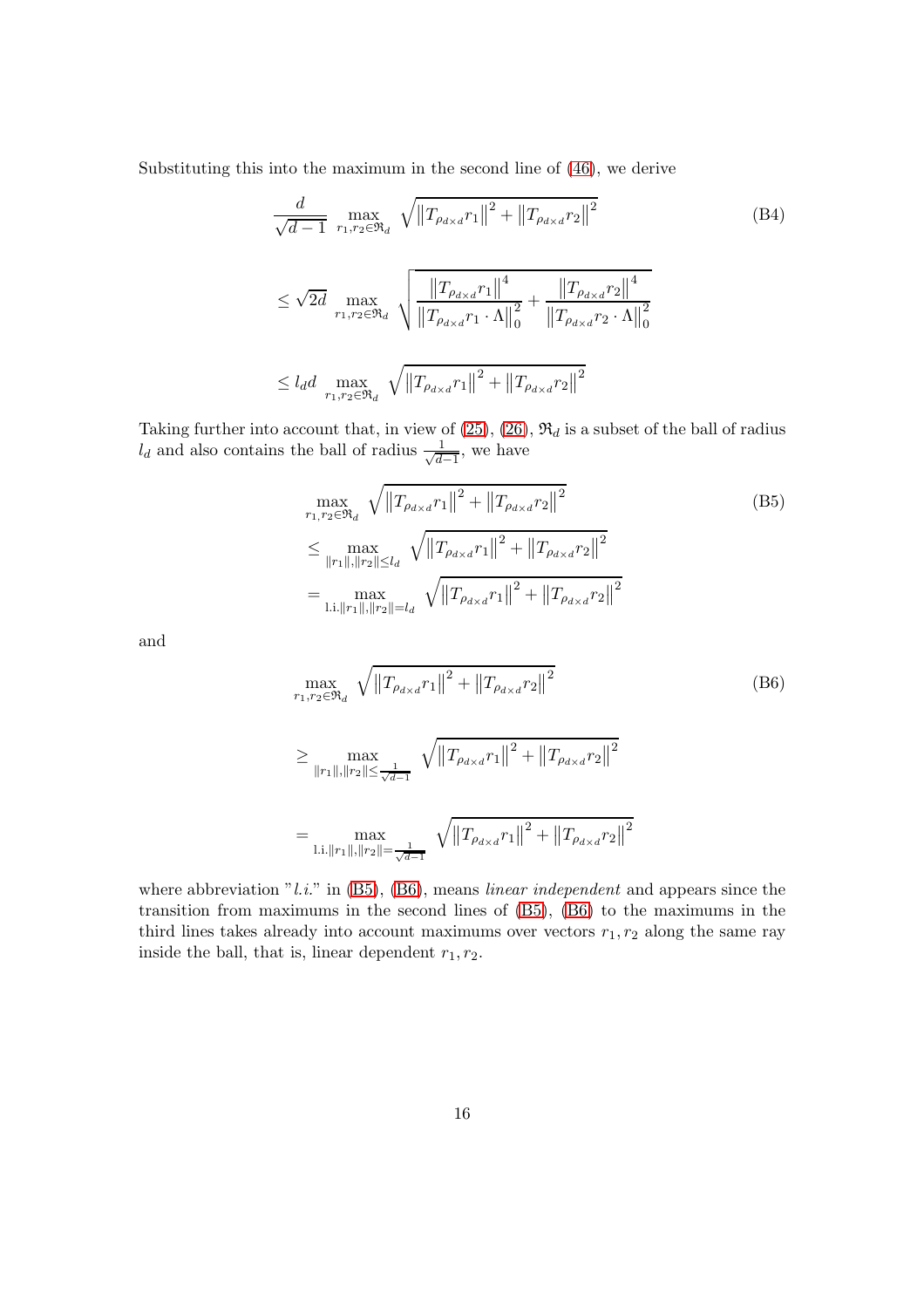Therefore, from [\(B4\)](#page-15-2)–[\(B6\)](#page-15-1) it follows

<span id="page-16-4"></span>
$$
\frac{d}{\sqrt{d-1}} \max_{\text{l.i.} ||r_1||, ||r_2|| = \frac{1}{\sqrt{d-1}}} \sqrt{||T_{\rho_{d \times d}} r_1||^2 + ||T_{\rho_{d \times d}} r_2||^2}
$$
\n
$$
\leq \sqrt{2d} \max_{r_1, r_2 \in \mathfrak{R}_d} \sqrt{||T_{\rho_{d \times d}} r_1||^4 + ||T_{\rho_{d \times d}} r_2||^4}
$$
\n
$$
\leq l_d d \max_{\text{l.i.} ||r_1||, ||r_2|| = l_d} \sqrt{||T_{\rho_{d \times d}} r_1||^2 + ||T_{\rho_{d \times d}} r_2||^2}.
$$
\n(B7)

Note also that, for each radius  $R_0$  of the sphere in  $\mathbb{R}^{d^2-1}$ ,

<span id="page-16-3"></span>
$$
\max_{\substack{\text{l.i.}\|r_1\|, \|r_2\|=R_0}} \sqrt{\left\|T_{\rho_{d\times d}}r_1\right\|^2 + \left\|T_{\rho_{d\times d}}r_2\right\|^2}
$$
\n(B8)

where  $\lambda_{\rho_{d\times d}} \geq \lambda_{\rho_{d\times d}} \geq 0$  are two greater eigenvalues, corresponding to two linear independent eigenvectors of the positive hermitian matrix  $T^*_{\rho_{d\times d}}T_{\rho_{d\times d}}$ .

Substituting [\(B8\)](#page-16-3) into [\(B7\)](#page-16-4), we derive

$$
\frac{d}{d-1} \sqrt{\lambda_{\rho_{d\times d}} + \widetilde{\lambda}_{\rho_{d\times d}}} \qquad (B9)
$$
\n
$$
\leq \sqrt{2d} \max_{r_1, r_2 \in \mathfrak{R}_d} \sqrt{\frac{\left\|T_{\rho_{d\times d}} r_1\right\|^4}{\left\|T_{\rho_{d\times d}} r_1 \cdot \Lambda\right\|_0^2} + \frac{\left\|T_{\rho_{d\times d}} r_2\right\|^4}{\left\|T_{\rho_{d\times d}} r_2 \cdot \Lambda\right\|_0^2}}
$$
\n
$$
\leq l_d^2 d \sqrt{\lambda_{\rho_{d\times d}} + \widetilde{\lambda}_{\rho_{d\times d}}}.
$$

In view of [\(46\)](#page-9-1), this proves the statement of Theorem 1.

### <span id="page-16-0"></span>References

- <span id="page-16-1"></span>[1] Clauser J F, Horne M A, Shimony A and Holt R A 1969 Phys. Rev. Lett. 23 8804
- [2] Bell J S 2004 Speakable and Unspeakable in Quantum Mechanics. Second Edition, Cambridge University Press
- <span id="page-16-2"></span>[3] Tsirelson B S 1980 Letters in Math. Phys. 4 93